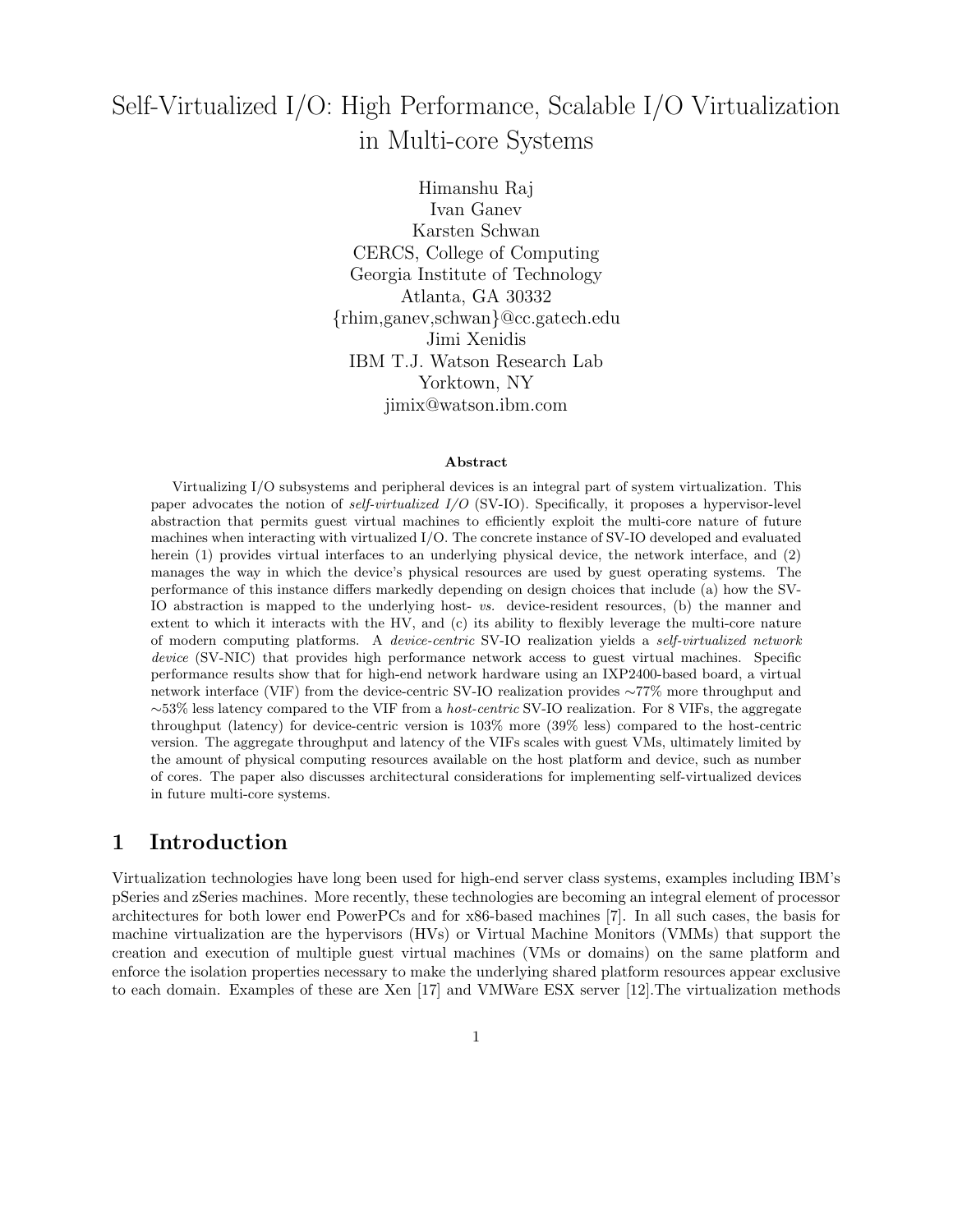used include resource partitioning, time sharing, or a combination thereof. These methods are used to: create virtual instances of all physical resources, including the peripheral devices attached to the host, and dynamically manage virtualized components among the multiple guest domains in a manner that enforces both physical and performance isolation between these domains.

This paper focuses on I/O device virtualization, by presenting the abstract notion of Self-Virtualized I/O (SV-IO). SV-IO captures all of the functionality involved in virtualizing an arbitrary peripheral device. It offers virtual interfaces (VIFs) and an API with which guest domains can access these interfaces. It specifies that the actual physical device must be multiplexed and demultiplexed among multiple virtual interfaces. It states that such multiplexing must ensure performance isolation across the multiple domains that use the physical device, and/or meet QoS requirements from guest domains stated as fair share or other metrics of guaranteed performance.

The SV-IO abstraction describes the resources used to implement device virtualization. Specifically, a device virtualization solution built with SV-IO is described to consist of (1) some number of processing components (cores), (2) a communication link connecting these cores to the physical device, and (3) the physical device itself. By identifying these resources,  $SV$ -IO can characterize, abstractly, the diverse implementation methods currently used to virtualize peripheral devices, including those that fully exploit the multiple cores of modern computing platforms. These methods, characterized as host-centric methods since all virtualization functionality executes on host processing cores, include using a driver domain per device [34], using a driver domain per one set of devices [28], or running driver code as part of the HV itself [17]. The latter approach has been dismissed in order to avoid HV complexity and increased probability of HV failures caused by potentially faulty device drivers. Therefore, current systems favor the former approaches, but performance suffers from the fact that each physical device access requires the scheduling and execution of multiple domains. The SV-IO abstraction facilitates alternative, *device-centric*, realizations that address this issue, using metrics that include both the scalability of virtualization and the raw performance of individual virtualized devices. A device-centric SV-IO realization implements selected virtualization functionality on the device itself, resulting in less host involvement and potential performance benefits.

To demonstrate the utility of the device-centric SV-IO realization, we have created a self-virtualized network device (SV-NIC) on an implementation platform comprised of an IA-based host and an IXP2400 network processor-based gigabit ethernet board, using the Xen HV [17]. Since the IXP2400 network processor contains multiple processing elements situated close to the physical I/O device, this device-centric SV-IO realization efficiently exploits these resources to offer levels of performance exceeding that of the host-centric realizations used in existing systems. In particular, the self-virtualized network device (SV-NIC):

- 1. exploits IXP-level resources by mapping substantial virtualization functionality (*i.e.*, the HV functions and the device stack required to virtualize the device) to multi-core resources located near the physical network device,
- 2. removes most HV interactions from the data fast path, by permitting each guest domain to directly interact with the virtualized device, and
- 3. avoids needless transitions across the (relatively slow) PCI-based communication link between host and device.

The implementation also frees host computational resources from simple communication tasks, thereby permitting them to be utilized by guest VMs and improving platform scalability to permit a larger number of virtual machines.

The scalability of device virtualization solutions constructed with the SV-IO abstraction depends on two key factors: (1) the virtual interface (VIF) abstraction and its associated API, and (2) the algorithms used to manage multiple virtual devices. For the SV-NIC, measured performance results show it to be highly scalable in terms of resource requirements. Specifically, limits on scalability are not due to the design but are dictated by the availability of resources at the discretion of SV-IO, such as the physical communication bandwidth and the maximum number of processing cores that can be deployed by the SV-IO. Results also show how certain design choices made in the SV-NIC implementation of SV-IO are affected by, and/or suggest the utility of, specific architectural features of modern computing platforms. One example is the necessity of integrating I/O MMU support with SV-IO.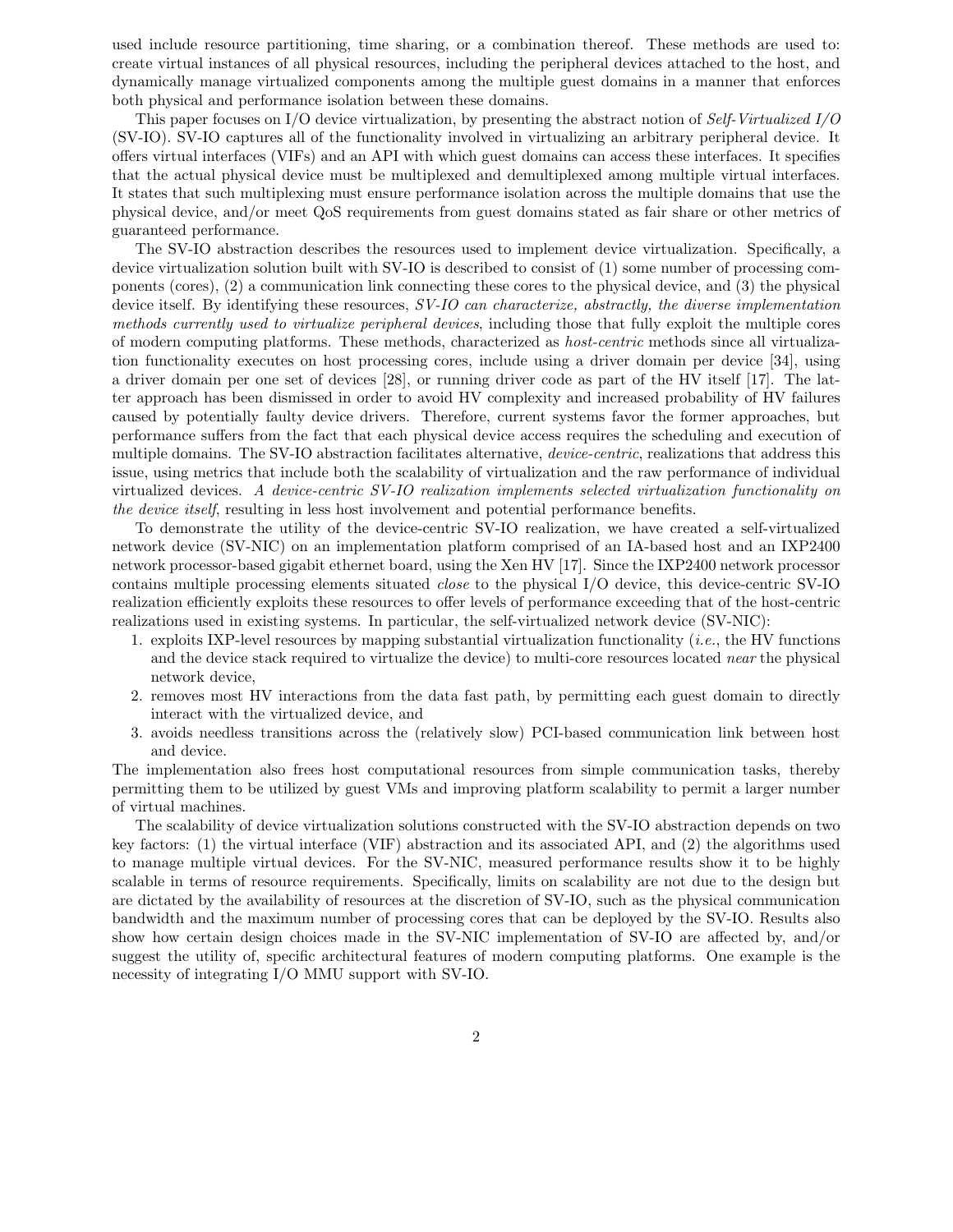In summary, this paper makes the following technical contributions:

- 1. It presents the SV-IO abstraction for I/O virtualization and outlines multiple design choices for realizing the abstraction on current platforms.
- 2. Among the design choices evaluated are a host-centric and a device-centric realization of SV-IO for a high end network device. By using this device's internal multi-core resources, concurrency in the device-centric implementation of SV-IO results in scalability for virtual interfaces (VIFs), along with high bandwidth and low end-to-end latency.
- 3. It explores some of the architectural implications that affect the performance of SV-IO realizations for future multi-core platforms.

The purpose of SV-IO support for both device- and host-centric implementations of device virtualization is to give system developers the flexibility to make choices suitable for specific target platforms. Factors to be considered in such choices include actual host vs. device hardware, host- vs. device-level resources, the communication link between them, and system and application requirements. In fact, evidence exists for both host- and device-centric solutions. The former represents a current industry trend that aims to exploit general multi-core resources. The latter is bolstered by substantial prior research, with examples including intelligent network devices [32, 19, 40], disk subsystems [31, 4], and even network routers [38], with recent work focusing on network virtualization [3].

Performance results demonstrate that the SV-IO abstraction meets its joint goals of high performance and flexibility in implementation. For a platform with a high end network device, for example, we show that the device-centric realization of SV-IO results in an SV-NIC that permits virtual devices to operate at full link speeds for 100 Mbps ethernet links. At gigabit link speeds, PCI performance dominates the overall performance of virtual devices. A VIF from this SV-NIC provides TCP throughput and latency of ∼ 620Mbps and ∼ .076ms, respectively, which is ∼77% more throughput and ∼53% less latency when compared to a VIF from a host-centric SV-IO realization. Finally, performance scales well for both host- and device-centric SV-IO realizations with an increasing number of virtual devices, one device per guest domain, although the device-centric realization performs better. For example, for 8 VIFs, the aggregate throughput (latency) for the device-centric version is 103% more (39% less) compared to the host-centric version.

In the remainder of this paper, Section 2 introduces the SV-IO abstraction and its components. Section 3 describes various design choices available in modern computing platforms to realize the SV-IO abstraction. Section 4 describes the design and functionality of a concrete SV-IO realization for a high-end network device, including both host- and device-centric versions, followed by platform specific implementation details of our prototype in Section 5. Experimental evaluations in Section 6 present comparative performance results for host- and device-centric SV-IO realizations. Section 7 presents some architectural considerations for SV-IO realizations in future multi-core systems, followed by related work. Section 9 concludes the paper and outlines future research.

### 2 The SV-IO Abstraction

Self-virtualized I/O (SV-IO) is a hypervisor-level abstraction designed to encapsulate the virtualization of I/O devices. Its goals are:

- scalable multiplexing/demultiplexing of a large number of *virtual devices* mapped to a single physical device,
- providing a lightweight API to the HV for managing virtual devices,
- efficiently interacting with guest domains via simple APIs for accessing the virtual devices, and
- harnessing the compute power (*i.e.*, potentially many processing cores) offered by future hardware platforms.

Before we describe the different components of the SV-IO abstraction and their functionalities, we briefly digress to discuss the virtual interface (VIF) abstraction provided by SV-IO and the associated API for accessing a VIF from a guest domain.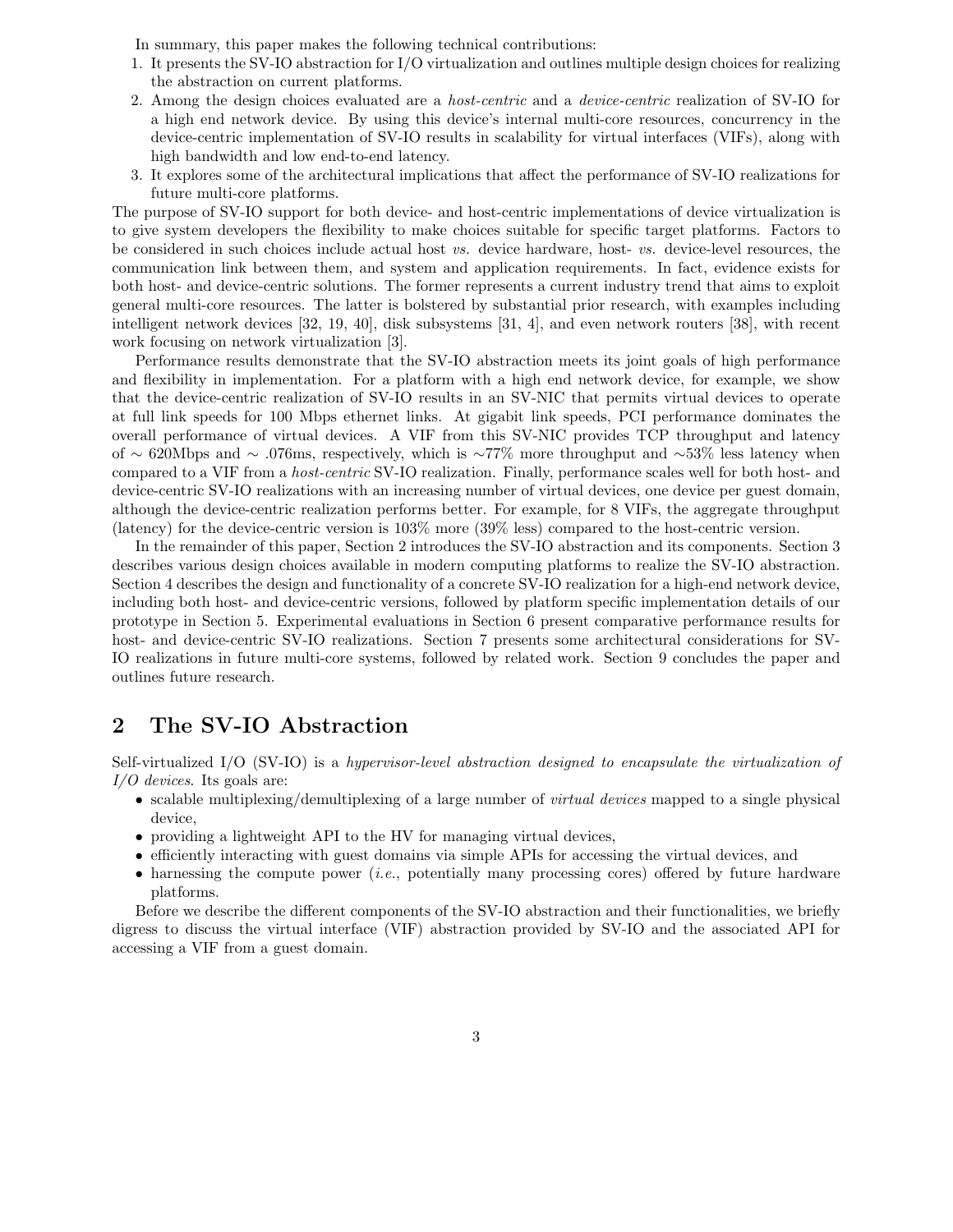

Figure 1: SV-IO Abstraction

### 2.1 Virtual Interfaces (VIFs)

Examples of virtual I/O devices on virtualized platforms include virtual network interfaces, virtual block devices (disk), virtual camera devices, and others. Each such device is represented by a *virtual interface* (VIF) which exports a well-defined interface to the guest OS, such as ethernet or SCSI. The virtual interface is accessed from the guest OS via a VIF device driver.

Each VIF is assigned a *unique ID*, and it consists of two message queues, one for outgoing messages to the device (*i.e.*, send queue), the other for incoming messages from the device (*i.e.*, receive queue). The simple API associated with these queues is as follows:

boolean isfull(send queue); size\_t send(send queue, message m); boolean isempty(receive queue); message recv(receive queue);

The functionality of this API is self-explanatory.

A pair of signals is associated with each queue. For the send queue, one signal is intended for use by the guest domain, to notify the SV-IO that the guest has enqueued a message in the send queue. The other signal is used by the SV-IO to notify the guest domain that it has received the message. The receive queue has signals similar to those of the send queue, except that the roles of guest domain and SV-IO are interchanged. A particular implementation of SV-IO need not use all of these defined signals. For example, if the SV-IO polls the send queue to check the availability of message from the guest domain, it is not required to send the signal from guest domain to the SV-IO. Furthermore, queue signals are configurable at runtime, so that they are only sent when expected/desired from the other end. For example, a network driver using NAPI [33] does not expect to receive any interrupts when it processes the receive for a bunch of incoming network packets.

### 2.2 SV-IO Design

The SV-IO abstraction has four logical components, as depicted in Figure 1. The processing component consists of one or more cores. This component is connected to the physical I/O device via the peripheral communication fabric. Guest domains communicate with the SV-IO using VIFs and via the messaging fabric.

The two main functions of SV-IO are managing VIFs and performing I/O. Management involves creating or destroying VIFs or reconfiguring various parameters associated with them. These parameters define VIF performance characteristics, and in addition, they can be used by guest domains to specify QoS requirements for the virtual device. When performing I/O, in one direction, a message sent by a guest domain over a VIF's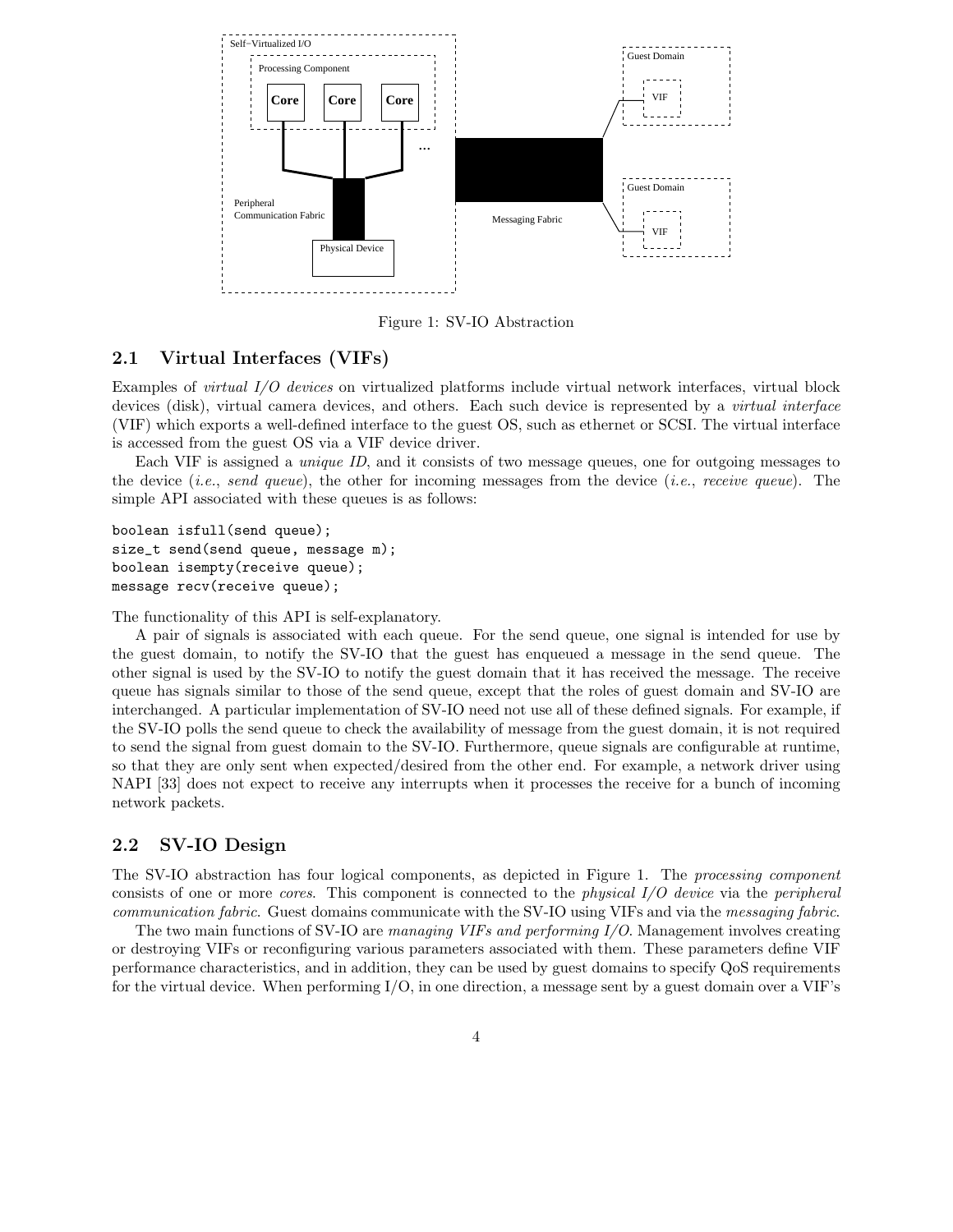send queue is received by the SV-IO's processing component. The processing component then performs all required processing on the message and forwards it to the physical device over the peripheral communication fabric. Similarly, in the other direction, the physical device sends data to the processing component over the peripheral communication fabric, which then demultiplexes it to one of the existing VIFs and sends it to the appropriate guest domain via the VIF's receive queue. A key task in processing message queues is for SV-IO to multiplex/demultiplex multiple VIFs on a single physical I/O device. The scheduling decisions made as part of this task must enforce performance isolation among different VIFs. While there are many efficient methods for making such decisions, e.g. DWCS [37], the simple scheduling method used in this paper's experimentation is round-robin scheduling. A detailed study of VIFs' performance and fairness characteristics with different scheduling methods is beyond the scope of this paper.

## 3 Realizing SV-IO: Design Choices

Modern computing platforms' rich architectural resources provide many design choices when realizing components of the SV-IO abstraction:

- The peripheral communication fabric connecting the processing component to the physical device could be a dedicated/specialized interconnect, such as the media and switch fabric (MSF) that is used to connect the IXP2400's network processor cores to the physical network port [13], or it could be a shared interconnect like PCI or HyperTransport.
- The messaging fabric connecting the processing component to guest domains could be realized using shared memory (with/without coherence), an interconnect like PCI, or a combination thereof, depending on the locations of cores in the SV-IO's processing component.
- Cores in the processing component could be heterogeneous or homogeneous, in contrast to the homogeneous cores used by guest domains. For example, rather than using all IA32-based cores as done by the guest domains, SV-IO could be mapped to specialized processor cores designed for network I/O processing. An advantage of specialized cores is that they need not offer the multitude of resources and features present in general cores, thereby saving chip real-estate while still providing comparable or even improved performance [22]. Another advantage is improved platform power efficiency. Potential disadvantages of heterogeneous cores are well known. One is the cost of implementing I/O subsystem software on platforms with different instruction sets and requiring different programming methods. Another is their comparative inflexibility compared to general cores, making it difficult to implement more complex functionality [40] there.
- Another choice for the processing component is to use dedicated cores to realize SV-IO, or to multiplex such I/O functions on cores shared with other processing activities. For high performance systems, there is evidence of performance advantages, due to reduced OS 'noise', derived from at least temporally dedicating certain cores to carry out I/O vs. computational tasks [27].

### SV-IO Implementations

Our SV-IO implementations utilize the Xen hypervisor. In Xen, the standard implementation of device I/O uses *driver domains*, which are special guest domains that are given direct access to physical devices via some physical interconnect (e.g., PCI). The driver domain provides the virtual interfaces, e.g., a virtual block device or a virtual network interface, to other guest domains. The driver domain also implements the multiplex/demultiplex logic for sharing the physical device among virtual interfaces, the logic of which depends on the properties of each physical device. For instance, time sharing is used for the network interface, while space partitioning is used for storage. The hypervisor schedules the driver domains to run on general purpose host cores.

While Xen is not currently structured using SV-IO, the functions it runs in the driver domain for each physical device being virtualized are equivalent to those of an SV-IO-based device. Host cores belonging to the driver domain are the SV-IO's processing components, and they are architecturally homogeneous to the cores running guest domains. Host cores also run the SV-IO components that provide its management and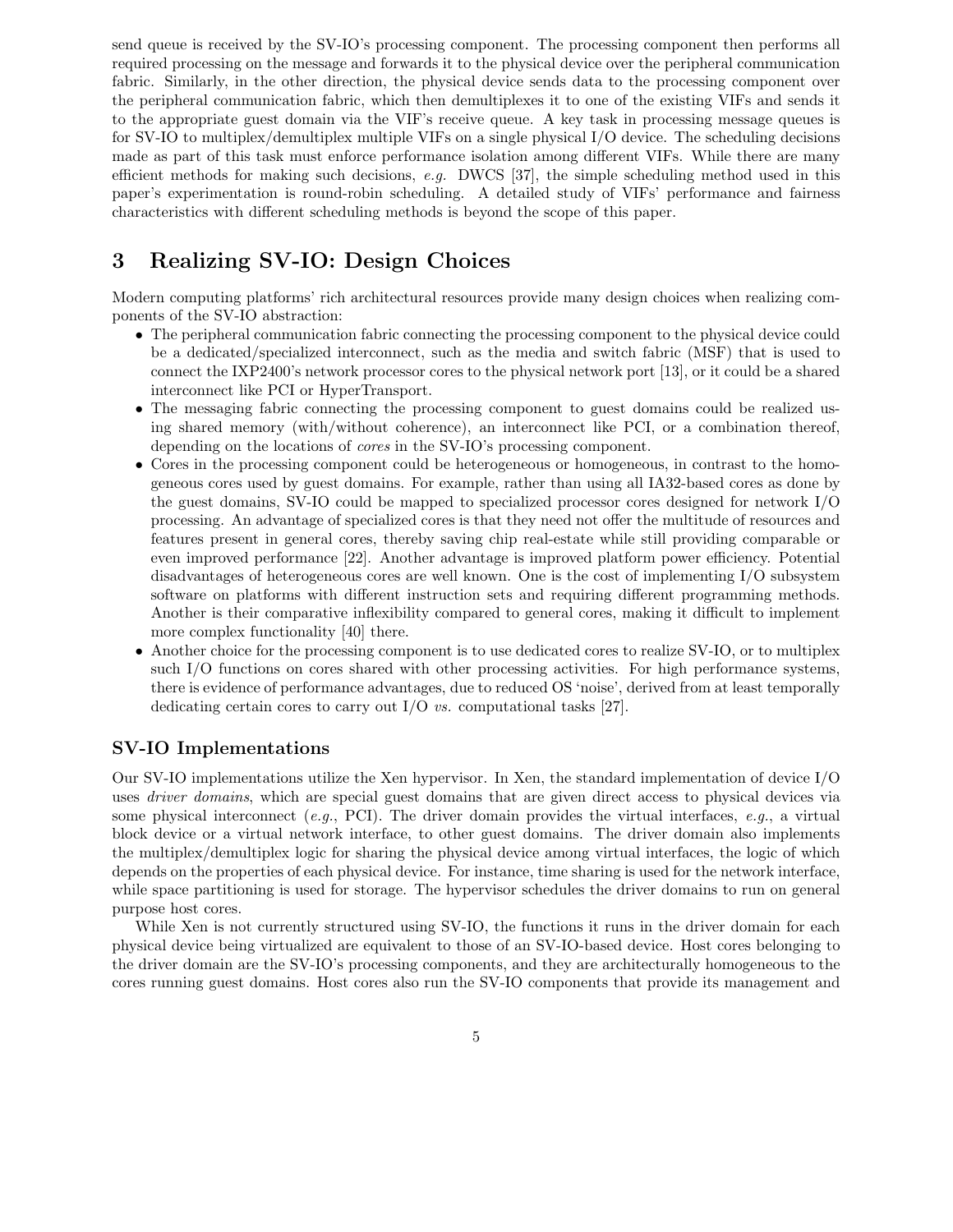I/O functionality. The peripheral communication fabric is implemented via the peripheral interconnect, e.g., PCI. The messaging fabric to communicate between cores running the driver domain and guest domains is implemented via shared memory. The sharing of cores used by the processing component is dependent on the hypervisor's scheduling policy. We refer to this approach as a host-centric realization of SV-IO, since all virtualization logic executes on host cores.

A device-centric realization of SV-IO exploits the processing elements 'close to' physical devices, such as processing elements in network processor-based platforms [2] and in SCSI adapters [4]. In a device-centric realization, the interconnect between the physical I/O device and on-device processing elements form the peripheral communication fabric, e.g. MSF, while the interconnect between the host system and the high end  $I/O$  device forms the messaging fabric, e.g., PCI. Performance and/or scalability for the SV-IO device are improved when it is possible to better exploit the device's processing resources, to improve device behavior due to 'fabric near' control actions [32], or to shorten the path from device to guest domain. A specific example of a device-centric SV-IO realization is presented in the next section.

We choose the terms device- or host-centric to refer to the location(s) of the majority rather than the entirety of SV-IO processing functionality. Our SV-NIC implementation, for instance, requires host assistance for certain control plane device/guest interactions. Similarly, host-centric SV-IO will require some degree of device-level support, e.g., the capability to perform I/O.

## 4 SV-IO Realizations for High-End Network Interface Virtualization

### 4.1 Hardware Platform and Basic Concepts

The communication device used is an IXP2400 network processor(NP)-based RadiSys ENP2611 board [2]. This resource-rich network processor features a XScale processing core and 8 RISC-based specialized communication cores, termed *micro-engines*. Each micro-engine supports 8 hardware contexts with minimal context switching overhead. The physical network device on the board is a PM3386 gigabit ethernet MAC connected to the network processor via the media and switch fabric (MSF) [13]. The board also contains substantial memory, including SDRAM, SRAM, scratchpad and micro-engine local memory (listed in the order of decreasing sizes and latencies, and increasing costs.) The board runs an embedded Linux distribution on the XScale core, which contains, among others, some management utilities to execute *micro-code* on the micro-engines. This micro-code is the sole execution entity that runs on the micro-engines.

The combined host-NP platform represents one point in the design space of future multi-core systems, offering heterogeneous cores for running applications, guest OSs, and I/O functionality. As will be shown later, the platform is suitable for evaluating and experimenting with the scalability and with certain performance characteristics of the SV-IO abstraction, but it lacks the close coupling between host and NP resources likely to be found in future integrated multi-core systems. Specifically, in our case, the NP resides in the host system as a PCI add-on device, and it is connected to the host PCI bus via the Intel 21555 non-transparent PCI bridge [5]. This bridge allows the NP to only access a portion of host RAM resources via a 64MB PCI address window. In contrast, in the current configuration, host cores can access all of the NP's 256MB of DRAM.

The following details about the PCI bridge are relevant to some of our performance results. The PCI bridge contains multiple mailbox registers accessible from both host- and NP-ends. These can be used to send information between host cores and NP. The bridge also contains two interrupt identifier registers called doorbell, each 16-bit wide. The NP can send an interrupt to the host by setting any bit in the host-side doorbell register. Similarly, a host core can send an interrupt to the XScale core of the NP by setting any bit in the NP-side doorbell register. Although the IRQ asserted by setting bits in these registers is the same, the IRQ handler can differentiate among multiple "reasons" for sending the interrupt by looking at the bit that was set to assert the IRQ.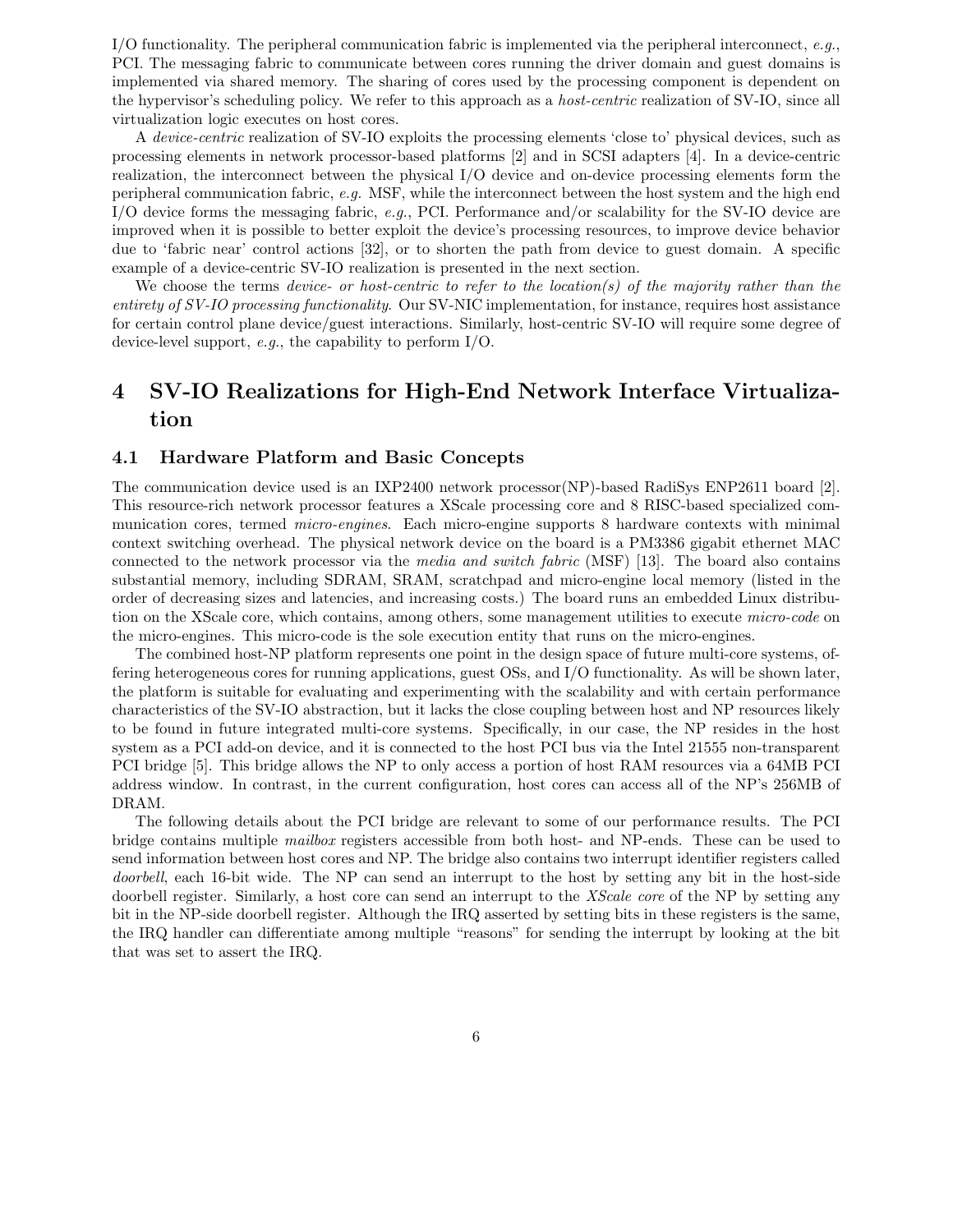

Figure 2: Host-NP Platform

#### 4.2 Host-Centric Implementation of SV-IO

As explained in the previous section, in a host-centric realization of SV-IO, the network interface's virtualization logic runs in the driver domain (or controller domain) on host cores. The processing power available on the NP is used to tunnel network packets between the host and the gigabit ethernet interface residing on the board. This provides to the host the illusion that the ENP2611 board is a gigabit ethernet interface. In fact, this tunnel interface is almost identical to a VIF. It contains two queues, a send-queue and a receive-queue, and it bears the ID of the physical ethernet interface. These queues contain a ring structure for queue maintenance and the actual packet buffers.

The NP's XScale core is not involved in the data fast path. Its role is to carry out control actions, such as starting and stopping the NP's micro-engines. The data fast path, *i.e.*, performing network  $I/O$ , is solely executed by micro-engines. In particular, a single micro-engine thread polls the send-queue and sends out packets queued by the device driver running in the driver domain onto the physical port. In case the driver domain fills up the entire queue before the micro-engine thread services it, the driver domain requests a signal to be sent when further space in the send-queue is available. The micro-engine thread sends this signal after it has processed some packets from the send-queue. A second micro-engine's execution contexts are used for receive-side processing – they select the packets from the physical interface and enqueue them on the receive-queue, in order. For each packet enqueued, a signal is sent to the driver domain, if required. The host side driver for the tunnel interface uses NAPI, which may disable this signal to reduce the signal processing load on the host in case the packet arrival rate is high. Thus, the signals are only sent by the NP to driver domain. Both signals are implemented as different identifier bits of the host-side doorbell register; the IRQ handler running in the driver domain determines the type of signal based on the identifier bit.

Software ethernet bridging, virtual network interfaces, front-end device drivers in guest domains, and back-end device drivers in the driver domain are used to virtualize this tunnel device. Xen's network interface virtualization is described in detail in [28].

### 4.3 SV-NIC: Device-Centric Implementation

In our NP-based, device-centric implementation, termed SV-NIC, most of the processing component, the peripheral communication fabric, and the physical I/O device components of the SV-IO abstraction are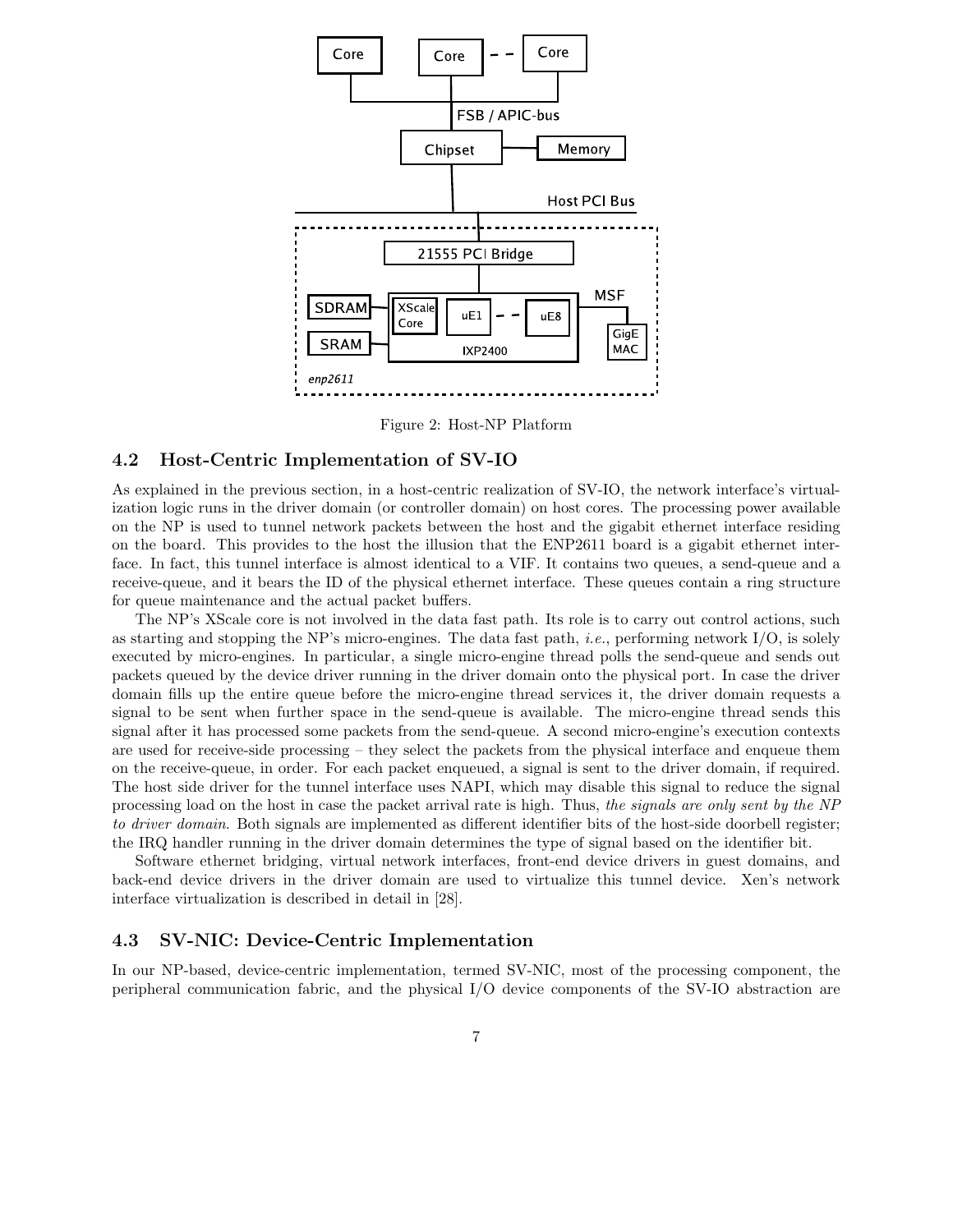situated on the ENP2611 board itself. The board's programmability and substantial processing resources make it easy to experiment with alternative SV-NIC implementation methods, as will become evident in later sections.

The SV-NIC implementation uses the following mapping for SV-IO components. The processing component is mapped to the XScale core and the micro-engines available on the board, along with one or more host processing cores. The peripheral communication fabric consists of the Media and Switch Fabric (MSF) [13]. The physical I/O device, the PM3386 gigabit ethernet controller, connects to the network processor via MSF. The processing component uses PCI as the messaging fabric to communicate with the guest domains via the virtual interface (VIF) abstraction.

The SV-NIC directly exports its VIF abstraction to guest domains as virtual network device. The send queue of each VIF is used for outgoing packets from guest domains and the receive queue is used for incoming packets to guest domains. As explained in more detail in the next subsection, only some of the signals associated with VIFs are needed: those sent from the SV-NIC to the guest domain. These two signals work as transmit and receive interrupts, respectively, similar to what is needed for physical network devices. Both signals are configurable and can be disabled/enabled at any time by the guest domain virtual interface driver, as required. For example, the send code of the guest domain driver does not enable the transmit interrupt signal till it finds that the send queue is full (which will happen if SV-IO is slower than the host processor). Similarly, the receive code of the guest domain driver uses the NAPI interface and disables receive interrupt signal when processing a set of packets. This reduces the interrupt load on the host processor when the rate of incoming packets is high. The queues have configurable sizes that determine transmit and receive buffer lengths for the store and forward style communication between SV-NIC and guest domain.

#### 4.3.1 Functionality breakdown of processing components for SV-NIC

This section describes how the cores used for the processing component of the SV-NIC achieve (1) VIF management and (2) network I/O.

Management functionality includes the creation of VIFs, their removal, and changing attributes and resources associated with them. Figure 3 depicts various management interactions between the SV-NIC's processing components and the guest domain to create a VIF. The figure also shows the I/O and signaling paths for the VIF between the SV-NIC and the guest domain (via the messaging fabric). Setup and usage of these paths is deferred to Section 4.3.2, since it is dependent on various techniques employed by the Xen hypervisor.

Other management functionality includes the *destruction of VIF* and *changing attributes* of a VIF or of SV-NIC. Destruction requests are initiated by the hypervisor when a VIF has to be removed from a guest. This might be the result of a guest VM shutdown, or for security reasons  $(e.g.$  when a VM is compromised, its NICs can be torn apart.)

Certain attributes can be set at VIF creation time or later to change VIF properties. For example, the throughput achievable by a VIF directly depends on the buffer space provided for the send- and receivequeues. Bandwidth and latency also depend on the *scheduling algorithm* used at the NP for the processing of packets corresponding to different VIFs. Hence, changing these attributes will affect runtime changes in VIF behavior.

Management functionality is accomplished by two management drivers that execute on different processing components of the SV-NIC. The host-side driver is part of the OS running in the controller domain (dom0). It runs on the host core(s). The device-side driver is part of the embedded OS running on the NP-based board. It runs on the XScale core.

Management requests are generated by guest domains or the hypervisor. They are forwarded to the host-side management driver, which in turn forwards relevant parameters to the device-side driver via the 21555 bridge's mailbox registers. The device-side driver appropriates the resources for VIFs, which includes assigning micro-engines for network I/O and messaging fabric space for send/receive queues. The device-side driver then communicates these changes to the host-side driver, via the bridge's mailbox registers, and to the micro-code running on the micro-engines, via SRAM.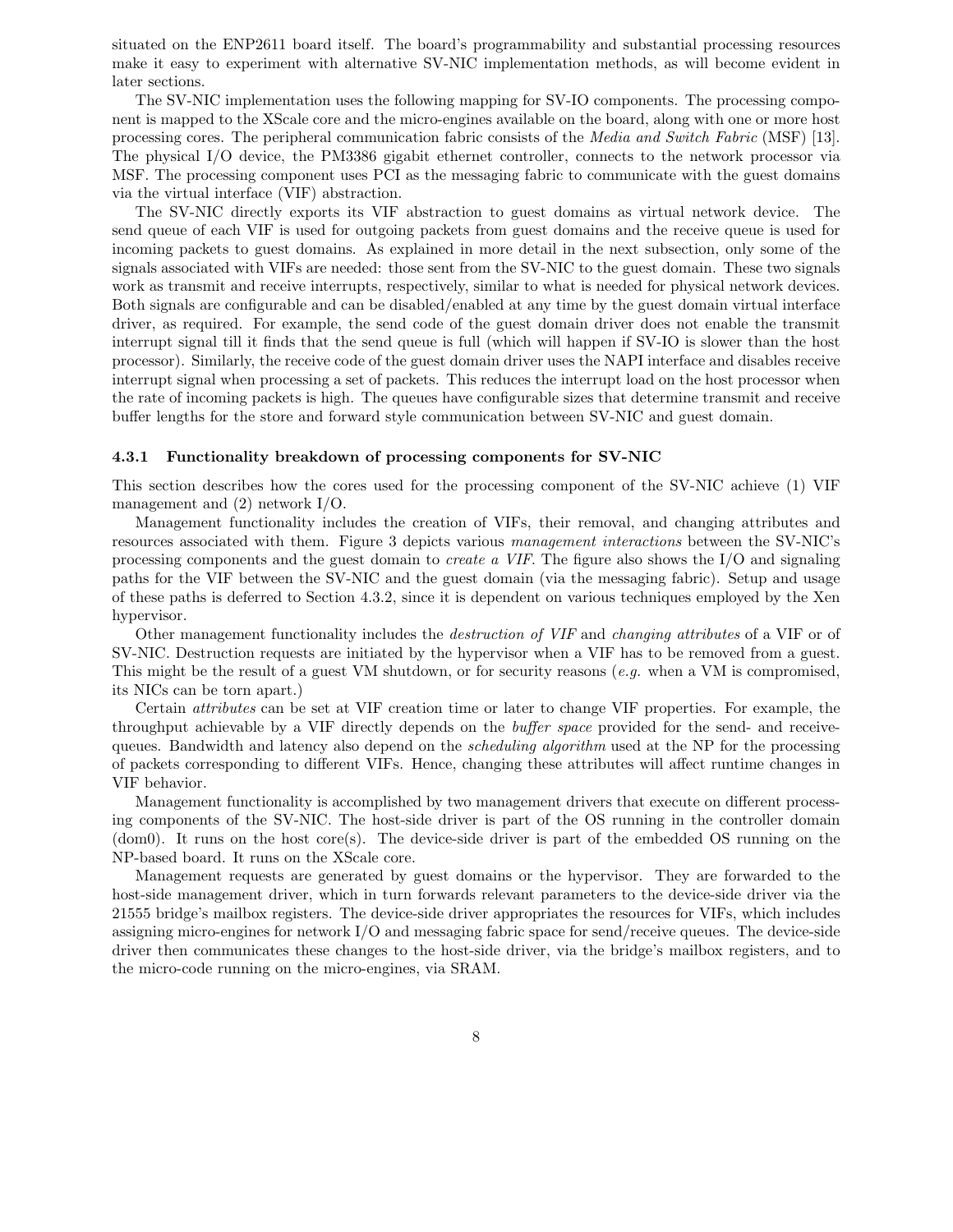

Figure 3: Management Interactions between SV-NIC, hypervisor and the guest domain to create a VIF. Shaded region depicts the boundary of SV-IO abstraction.

A guest domain performs network I/O via a VIF. It enqueues packets on the VIF's send-queue and dequeues packets from the VIF's receive-queue. It is the responsibility of the SV-NIC to:

- egress: multiplex packets in the send-queues of all VIFs on to the physical device; and
- *ingress:* demultiplex the packets received from the physical network device onto appropriate VIFs' receive queues.

Since VIFs export a regular ethernet device abstraction to the host, this implementation models a software layer-2 (ethernet) switch.

In our current implementation, egress is managed by one micro-engine context per VIF. For simple load balancing, this context is selected from a pool of contexts belonging to a single micro-engine (the egress micro-engine) in a round robin fashion. Hence, the lists of VIFs being serviced by the contexts of the egress micro-engine are mutually disjoint. This allows for lock free operation of all contexts. The contexts employ voluntary yielding after processing every packet and during packet processing for I/O, to maintain a fair-share of physical network resources across multiple VIFs.

Ingress is managed for all VIFs by a shared pool of contexts belonging to one micro-engine (the ingress micro-engine). Each context selects a packet from the physical network, demultiplexes it to a VIF based on MAC address, locks the VIF, obtains a sequence number to perform "in-order" placement of packets, unlocks the VIF, and signals the *next* context to run. Next it performs the  $I/O$  action of moving the packet to the VIF receive-queue, during which it voluntarily relinquishes the micro-engine to other contexts that are either performing I/O or waiting for a signal from the previous context in order to get a chance to execute. After a context is done performing  $I/O$ , it waits for the expected sequence number of the VIF to match its sequence number, yielding the micro-engine voluntarily between checking for this condition to become true. Once this wait operation is complete, the context atomically adjusts the VIF's receive-queue data structures to signify that a packet is successfully queued. Also, a signal to the guest domain is sent if required by the guest domain driver.

Our SV-NIC sends signals to the guest domain, and its micro-engines poll for information from the guest domains. There are multiple reasons for this design: (1) an ample number of micro-engines and fast switchable hardware contexts make it cheaper to poll for information than to wait for an asynchronous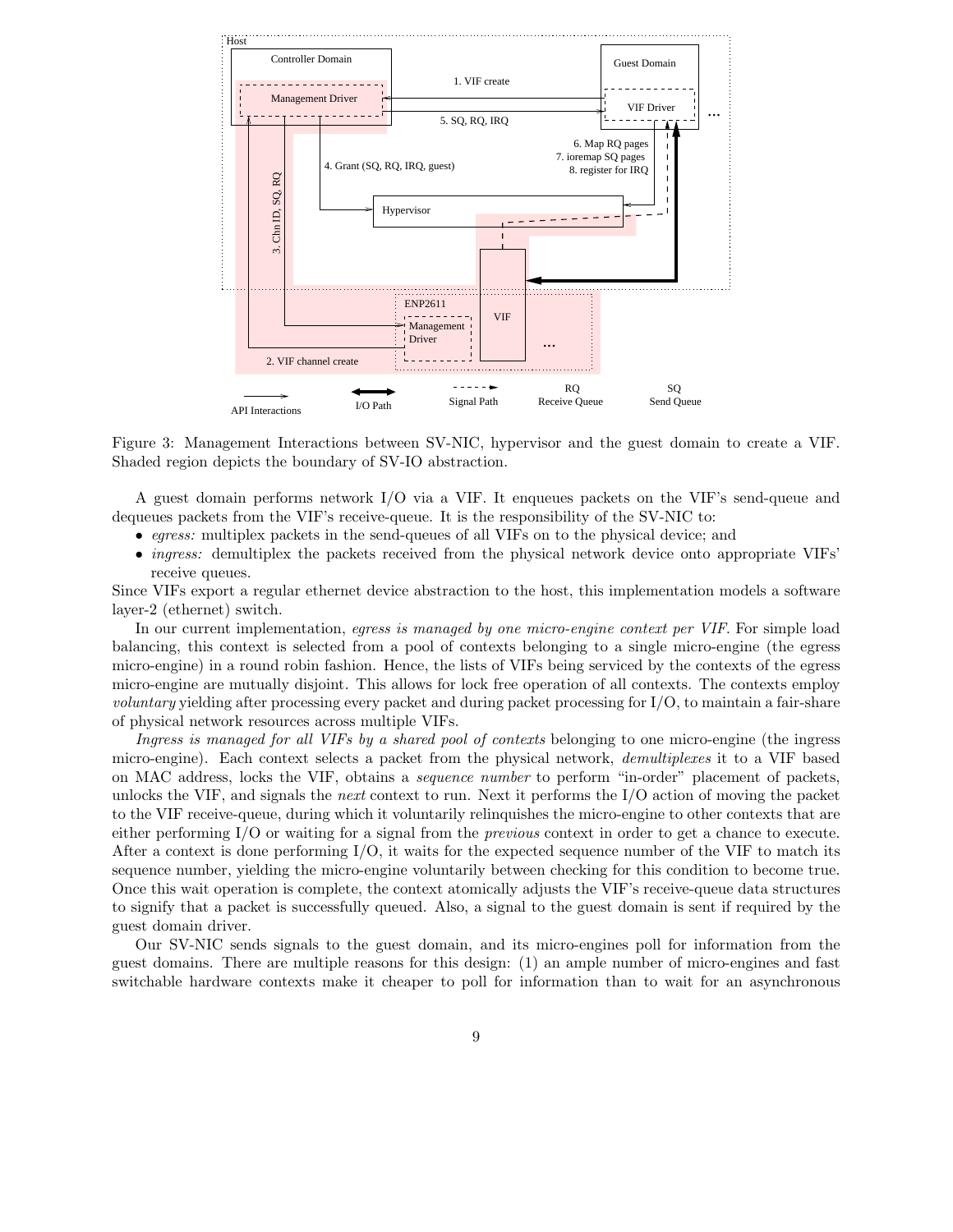signaling mechanism like an interrupt; (2) hardware contexts running on micro-engines are non-preemptible, thus the context must explicitly check for the presence of interrupt signal anyway; and (3) there exists no direct signaling path from host cores to micro-engines, so that such signals would have to be routed via the XScale core, resulting in prohibitive latency.

More specifically, every VIF is assigned two different bits in the host-side interrupt identifier register (one each for the send and receive directions). The bits are shared by multiple VIFs in case the total number of VIFs exceeds 8. Setting any bit in the identifier register causes a master PCI interrupt to be asserted on the host core(s) of SV-IO's processing component. Using the association between bits and VIFs, the SV-NIC can determine which VIF (or potential set of VIFs in case of sharing) generated the master interrupt, along with the reason, by reading the identifier register. Based on the reason (send/receive), an appropriate signal is sent to the guest domain associated with the VIF(s). This signal demultiplexing functionality of SV-IO is implemented as part of the Xen hypervisor itself.

In our current implementation, the master PCI interrupt generated by SV-NIC is sent to a specific host core. This core runs the signal demultiplexing and forwarding (aka interrupt virtualization) in hypervisor context. Thus, the set of host cores, which is a part of SV-IO's processing component, includes the cores assigned for the controller domain and the core performing interrupt virtualization.

#### 4.3.2 Management Role of the Xen HV

Our device-centric realization of SV-IO, the SV-NIC, provides VIFs directly to guest domains. There is minimal involvement of the HV, and little additional host-side processing is required for I/O virtualization. The previous section described the interrupt virtualization role played by the HV for the SV-NIC. This section describes the management role of the HV in the setup phase of a VIF.

In order for a guest domain to utilize the VIF provided by the SV-NIC, it must be able to:

- write messages in the NP SDRAM corresponding to the VIF send queue; and
- read messages from the host RAM corresponding to the *VIF receive queue*.

The NP's SDRAM is part of the host PCI address space. Access to it is available by default only to privileged domains, e.g., the controller domain. In order for a (non-privileged) guest domain to be able to access its VIF's send queue in this address space, the management driver uses Xen's grant table mechanism to authorize write access to the corresponding I/O memory region for the requesting guest domain. The guest domain can then request Xen to map this region into its page tables. Once the page table entries are installed, the guest domain can inject messages directly into the send queue. For security reasons, the ring structure part of this region is read-only mapped for the guest, while the other part containing the packet buffers is mapped read-write. This is necessary because if the ring structure was writable, a malicious guest could influence the NP to read from arbitrary locations and inject bogus packets on the network.

In our current implementation, the host memory area accessible to the NP is owned by the controller domain. The management driver grants access of the region belonging to a particular VIF to its corresponding guest domain. The guest domain then asks Xen to map this region into its page tables and can subsequently receive messages directly from the VIF's receive queue. The part of this region containing the ring structure is mapped read-only, while the part containing actual packet buffers is mapped read-write. The above mappings are created once during VIF creation time and remain in effect for the life-time of the VIF (usually the life-time of its guest domain). All remaining logic to implement packet buffers inside the queues and the send/receive operations is implemented completely by the guest domain driver and on the NP micro-engines.

The ring structure is mapped read-only so that a malicious guest cannot influence the NP to perform writes to memory areas it does not own, thereby corrupting other domain's state. This is similar to the issue of DMA security isolation: if a guest domain is allowed to program DMA addresses in a device, then it can program it to an area of memory that it may not own, thereby corrupting the hypervisor's or other domain's memory. In Section 5.2, we describe how this issue can be addressed with future hardware I/O MMUs.

In summary, the grant table mechanism described above enforces security isolation – a guest domain cannot access the memory space (neither upstream nor downstream) of VIFs other than its own. Also, since a guest domain cannot perform any management related functionality, it cannot influence the NP to perform any illegal I/O to a VIF that it does not own.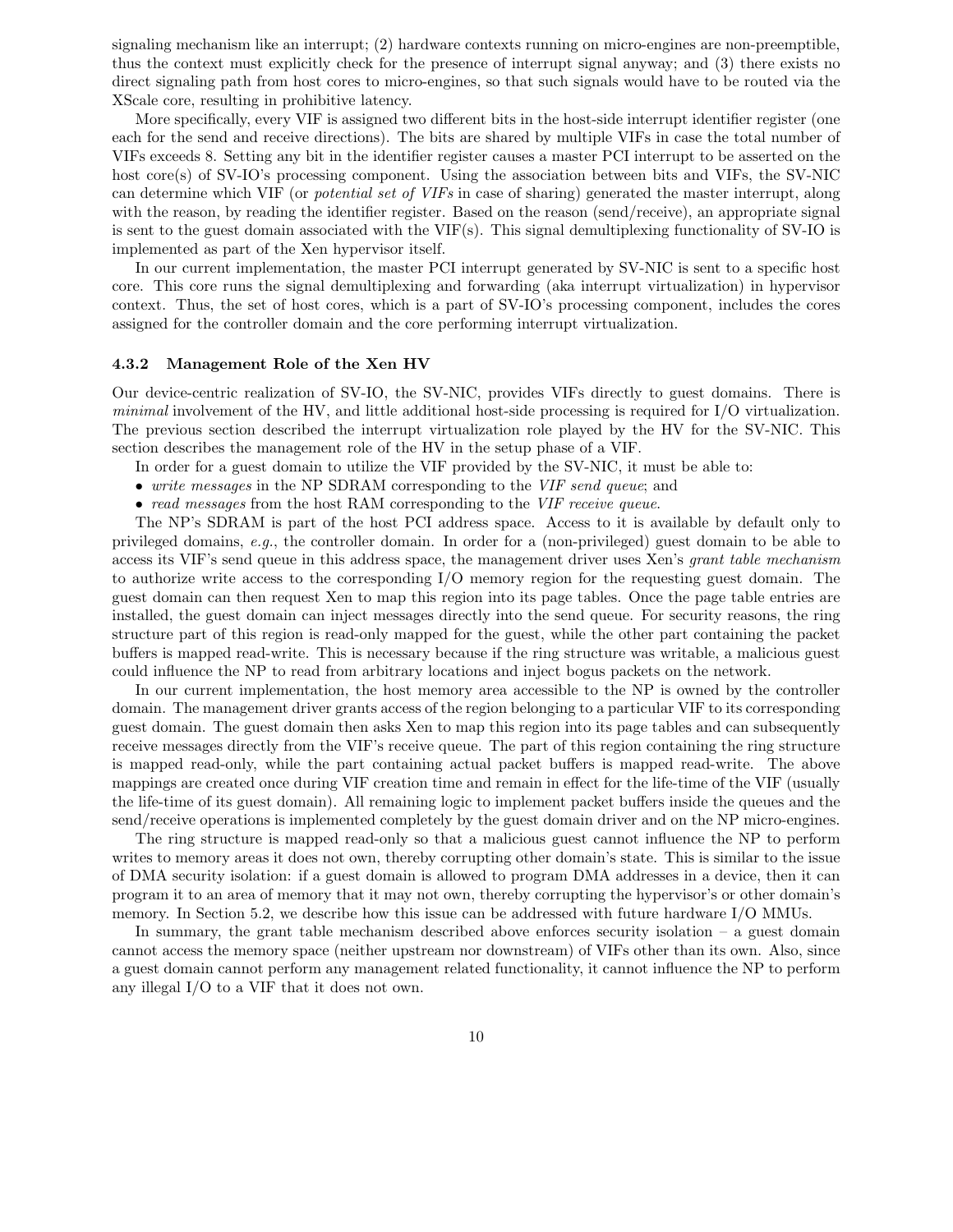#### 4.3.3 Alternate SV-NIC Implementation

Currently, the host core contributing to the SV-NIC's processing, i.e., performing interrupt virtualization, is also used for other host activities, as determined by the hypervisor's scheduling decisions. In future many core systems, an alternate design choice would be to dedicate a host core to this task. The final version of this paper will present comparative performance results including this alternate SV-NIC implementation.

Beyond its ability to exploit the resources of future many-core machines, we have multiple reasons for pursuing this alternate SV-NIC realization. First, such an implementation would improve performance isolation for the SV-NIC. One example is a signal sent by the micro-engines for a VIF whose corresponding guest domain is not currently scheduled to run on that host core. In our current implementation, such a signal unnecessarily preempts the currently running guest domain to the 'Xen context' for interrupt servicing. In contrast, our alternate implementation will use the host core exclusively for interrupt virtualization and hence, would not need to interrupt any guest domain. Further, it may be possible to abandon signaling via PCI interrupts altogether, since the dedicated host core can poll for signals as messages from the NP. This would reduce the latency of the signaling path.

There are also negative tradeoffs associated with the proposed alternate SV-NIC. One tradeoff is that while attaining latency improvements, a non-interrupt-based approach will cause wasted cycles and energy due to CPU spinning. This tradeoff is discussed in Section 7.2 in more detail. Another negative element of the approach is that all signals must always be forwarded by the SV-IO host core to the core running the guest domain as an inter-processor interrupt (IPI). That is, in this case, it is not possible to opportunistically make an upcall from the SV-IO host core to the guest domain in case the intended guest domain is currently scheduled to run on the same host core.

## 5 Platform-Specific Implementation Detail and Insights

In this section, we discuss some platform-specific limitations and how our current SV-IO realizations deal with them, along with insights on improvements possible with certain enhancements.

### 5.1 PCI Performance Limitations

Key requirements for the virtualized network device are (1) low communication overhead and (2) high performance in terms of bandwidth and latency. To attain both, our VIF and tunnel device implementations must deal with certain limitations of our chosen host/NP implementation platform. One challenge is to deal with the platform's limitations on PCI read bandwidth, as shown by a microbenchmark in Section 6.3.2. Toward this end, the current implementation avoids PCI reads whenever possible, by placing the send message queue into the NP's SDRAM (the downstream communication space), while the receive message queue is implemented in host memory (the *upstream communication space*). As a result, both on egress and ingress paths, PCI reads are avoided by guest domains and by SV-IO's processing components since relevant information is available in local memory.

### 5.2 Need for I/O MMU

Unlike the case of downstream access, where the host can address any location in the NP's SDRAM, current firmware restrictions limit the addressability of host memory by the NP to 64MB. Even with firmware modifications, the hard limit is 2GB. Since the NP cannot access the complete host address space, all NP to host data transfers must target specific buffers in host memory, termed bounce buffers. The receive queue of the tunnel device or a VIF consists of multiple bounce buffers. For ease of implementation, all bounce buffers are currently allocated contiguously in host memory, but this is not necessary with this hardware.

In keeping with standard Unix implementations, the host-side driver copies the network packet from the bounce buffer in the receive queue to a socket buffer (skb) structure. An alternate approach avoiding this copy is to directly utilize receive queue memory for skbs. This can be achieved by either (1) implementing a specific skb structure and a new page allocator that uses the receive queue pages, or (2) instead of having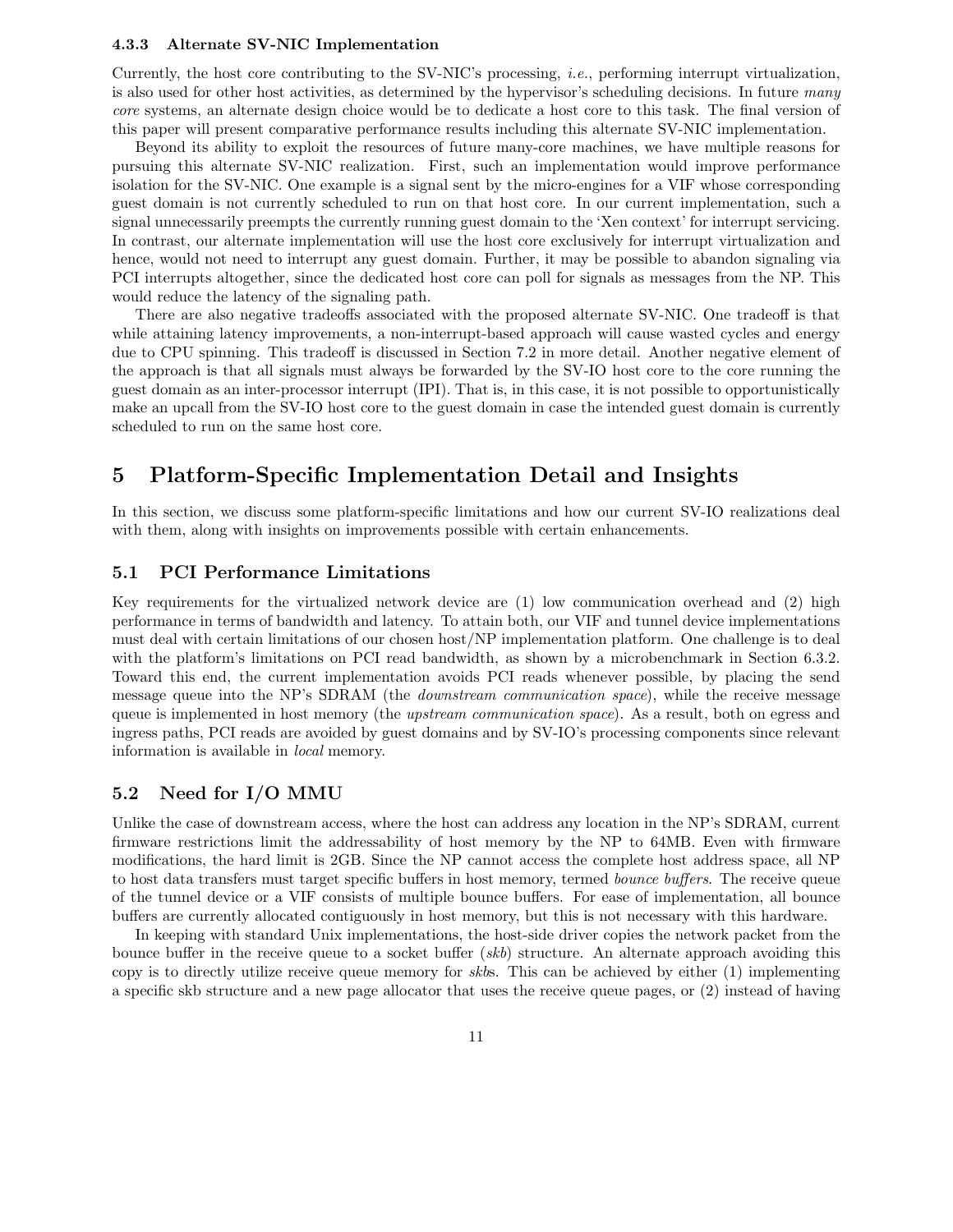a pre-defined receive queue, construct one that contains the bus addresses of allocated skbs. The latter effectively requires either that the NP is able to access the entire host memory (which is not possible due to the limitations discussed above) or that an I/O MMU is used for translating a bus address accessible to the NP to the memory address of the allocated skb. For ease of implementation, we have not pursued (1) in our prototype, but it is an optimization we plan to consider in future work. Concerning (2), since our platform does not have a hardware I/O MMU, our implementation emulates this functionality by using bounce buffers plus message copying, essentially realizing a software I/O MMU. In summary, the construction of the network I/O path would be facilitated by efficient upstream translated NP accesses to host memory.

A related issue for the SV-NIC is to provide performance and security isolation among multiple VIFs. Our implementation attains performance isolation on the NP itself by spatially partitioning memory resources and time-sharing the NP's micro-engine hardware contexts. Some aspect of security isolation is provided by the host hypervisor, as discussed in the previous section. We next discuss the role of I/O MMUs in the context of security isolation.

For security isolation in the upstream network I/O path, we rely on the fact that the ring structure in the receive queue of a VIF is immutable to the guest. This requirement can be relieved by having the NP perform run-time checks to ensure that the bus address provided by the guest on the receive queue ring refers to a memory address that indeed belongs to the guest domain. These runtime checks can remove the need for bounce buffers in case the device can access all host memory, which may be facilitated by a hardware I/O MMU. Performing these checks is straightforward when the hypervisor statically partitions the memory among the guest domains, since it reduces to a simple range check. However, a domain can have access to certain memory pages that are "granted" to it by other domains, thereby implying that a runtime check must also search the grant table of the guest domain owning the VIF. Another approach would be for the hypervisor to provide a map, or bit vector of all of the memory pages currently owned by a guest domain. Based on this map, either the self-virtualized device or the hardware I/O MMU can decide whether an upstream I/O transaction takes place, depending on whether the target bus address is owned by the guest domain. Recent I/O MMUs available with hardware-assisted virtualization technology, such as AMD's Pacifica [1] or Intel's VT-D [14], support similar functionality, albeit for providing exclusive access of a single I/O device to a guest domain. These I/O MMUs must be enhanced to include multiple virtual devices per physical device in order to be useful with self-virtualized devices.

### 6 Performance Evaluation

### 6.1 Experiment Basis and Description

The experiments reported in this paper use two hosts, each with an attached ENP2611 board. The gigabit network ports of both boards are connected to a gigabit switch. Each host has an additional Broadcom gigabit ethernet card, which connects it to a separate subnet for developmental use.

Hosts are dual 2-way HT Pentium Xeon (a total of 4 logical processors) 2.80GHz servers, with 2GB RAM. The hypervisor used for system virtualization is Xen3.0-unstable [28]. Dom0 runs a paravirtualized Linux 2.6.16 kernel with a RedHat Enterprise Linux 4 distribution, while domUs run a paravirtualized Linux 2.6.16 kernel with a small ramdisk root filesystem based on the Busybox distribution. The ENP2611 board runs a Linux 2.4.18 kernel with the MontaVista Preview Kit 3.0 distribution. Experiments are conducted with uniprocessor dom0 and domUs. Dom0 is configured with 512MB RAM, while each domU is configured with 32MB RAM. We use the default Xen CPU allocation policy, under which dom0 is assigned to the first hyperthread of the first CPU (logical CPU #0), and domUs are assigned one hyperthread from the second CPU (logical CPU  $\#2$  and  $\#3$ ). Logical CPU  $\#1$  is unused in our experiments. The Borrowed Virtual Time (bvt) scheduler with default arguments is the domain scheduling policy used for Xen.

Experiments are conducted to evaluate the costs and benefits of host- vs. device-centric SV-IO realizations, for virtualized hosts. For the sake of brevity, we nickname these realizations HV-NIC and SV-NIC, respectively. Two sets of experiments are performed. The first set uses HV-NIC, where the driver domain provides virtual interfaces to guest domains. Our setup uses dom $( i.e.,$  the controller domain) as the driver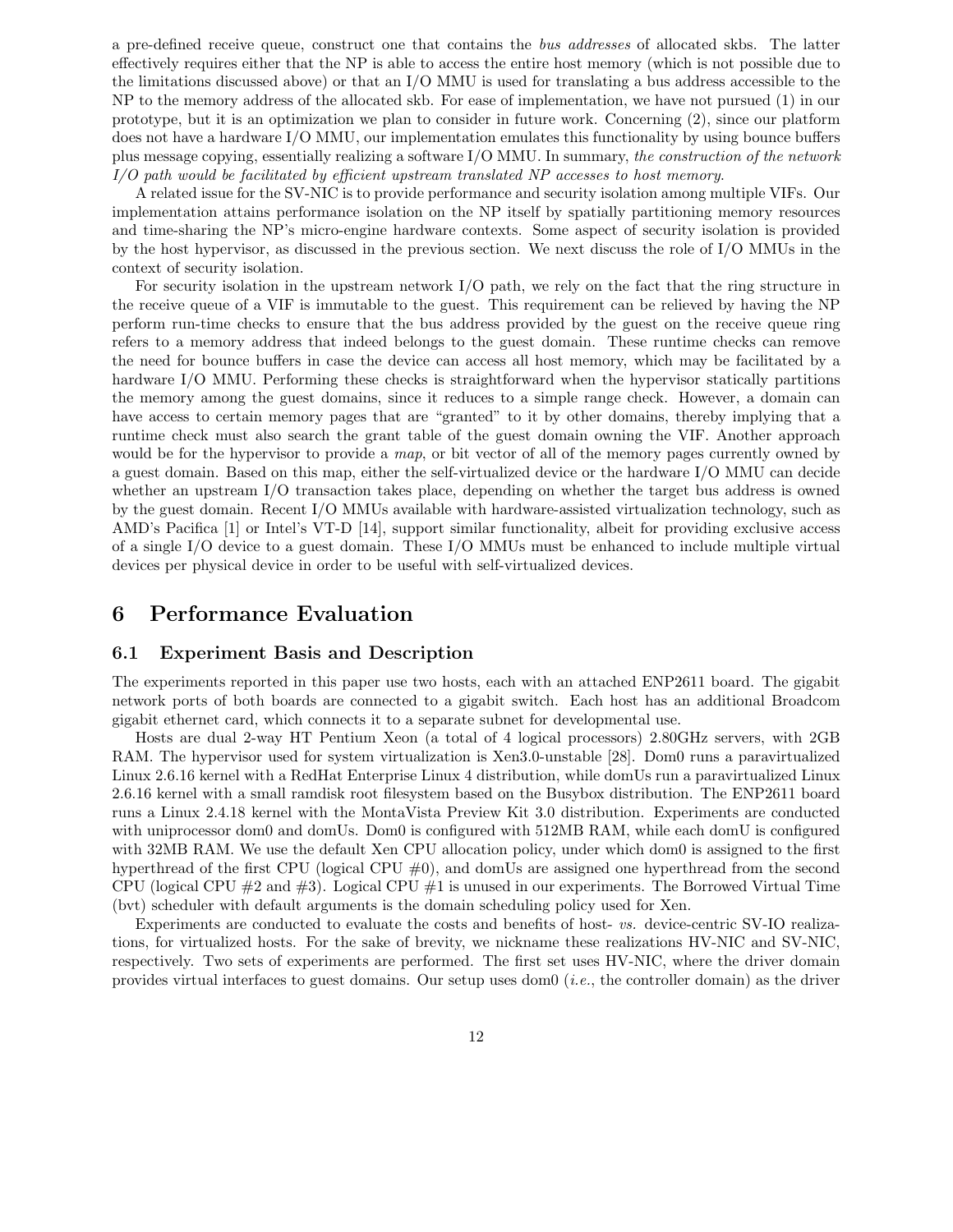domain. Using the host-centric approach as the base case, the second set of experiments evaluates the SV-NIC realization described in Section 4.3, which provides VIFs directly to guest domains without any driver domain involvement in the network I/O path.

The performance of SV-NIC vs. HV-NIC realizations, *i.e.*, of their virtual interfaces provided to guest domains, are evaluated with two metrics: latency and throughput. For latency, a simple libpcap [10] client server application, termed *psapp*, is used to measure the packet round trip times between two guest domains running on different hosts. The client sends 64-byte probe messages to the server using packet sockets and SOCK RAW mode. These packets are directly handed to the device driver, without any Linux network layer processing. The server receives the packets directly from its device driver and immediately echoes them back to the client. The client sends a probe packet to the server and waits indefinitely for the reply. After receiving the reply, it waits for a random amount of time, between 0 and 100ms, before sending the next probe. The RTT serves as an indicator of the inherent latency of the network path.

For throughput, we use the iperf [8] benchmark application. The client and the server processes are run in guest VMs on different hosts. The client sends data to the server over a TCP connection with buffer size set to 256KB (on domUs with 32MB RAM, linux allows only a maximum of 210KB), and the average throughput for the flow is recorded. The client run is repeated 20 times.

All experiments run on two hosts and use a 'n,n:1x1' access pattern, where 'n' is the number of guest domains on each host. Every guest domain houses one VIF. On one machine, all guest domains on a machine run server processes, one instance per guest. On the second machine, all guest domains run client processes, one instance per guest. Each guest domain running a client application communicates to a distinct guest domain that runs a server application on the other host. Hence, there are a total  $n$  simultaneous flows in the system. In the experiments involving multiple flows, all clients are started simultaneously at a specific time in pre-spawned guest domains. We assume that the time in all guest domains is kept well-synchronized by the hypervisor (with resolution at 'second' granularity).

### 6.2 Experimental Results

#### 6.2.1 Latency

The latency measured as the RTT by the psapp application includes both basic communication latency and the latency contributed by virtualization. Virtualization introduces latency in two ways: (1) a packet must be classified as to which VIF it belongs to, and (2) the guest domain owning this VIF must be notified. Based on the MAC address of the packet and using hashing, classification can be done in constant time for any number of VIFs, assuming no hash collision.

For the HV-NIC, step (2) above requires sending a signal from the driver to the guest domain. This takes constant time, but with increasing CPU contention, additional end-to-end latency would be caused if a target guest were not immediately scheduled to process the signal. Thus, with an increasing number of VIFs, we would expect latency values to increase and exhibit larger variances. Finally, since the driver domain and guest domains are scheduled on different CPUs, sending a signal to a guest domain involves an IPI (inter-processor interrupt).

For the SV-NIC, step (2) above requires the hypervisor to virtualize the PCI interrupt and forward it as a signal to the guest domain, as described in Section 4.3. In case the host core responsible for interrupt virtualization is being shared by the target guest domain, sending this signal is done via a simple upcall, which is cheaper than performing an IPI. Given that all guest domains are scheduled on two CPUs, on the average, signal forwarding from one of these two cores provides the performance optimization 50% of the time. As with the HV-NIC case, if multiple guest domains are sharing a CPU, the target guest domain may not be scheduled right away to process the signal sent by the self-virtualized network interface. Thus, with an increasing number of VIFs, we would expect latency values to increase and exhibit larger variances.

Another source of latency in device-centric case is the total number of signals that need to be sent per packet. As mentioned earlier in Section 4.3.1, due to the limitations on interrupt identifier size, a single packet may require more than one guest domains to be signalled. In particular, the total number of domains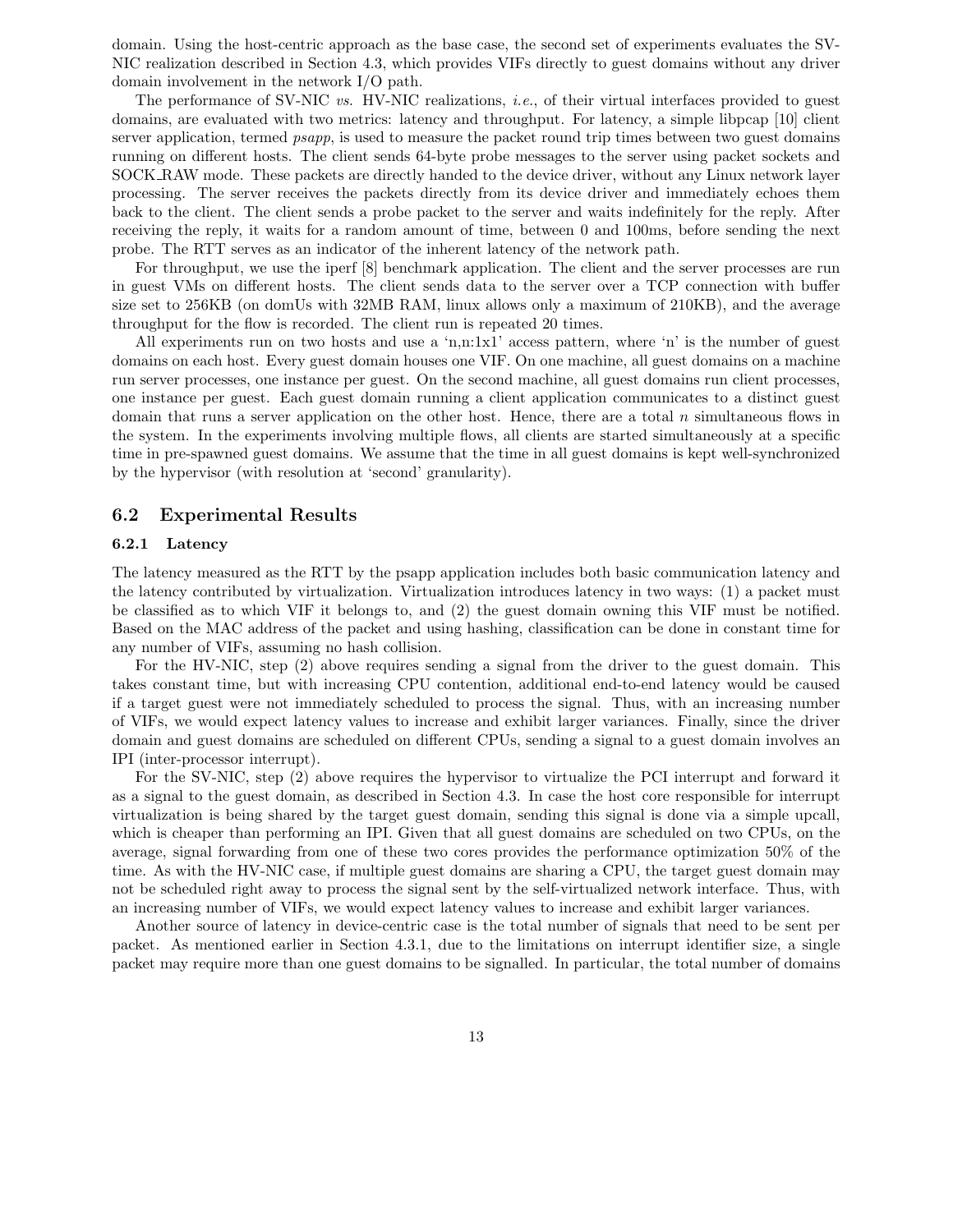

Figure 4: Latency of HV-NIC and SV-NIC. Dotted lines represent the latency for dom0 using the tunnel network interface in two cases: (1) No SV-IO functionality (i.e., without software bridging), represented by fine dots, and (2) host-centric SV-IO functionality (*i.e.*, with software bridging), represented by dash dots

signalled,  $n_s$ , is given by the following formula:  $\left\{ \lfloor n/l \rfloor \leq n_s \leq \lceil n/l \rceil \right\}$  if  $n > l$  $\frac{1}{1}$  or  $\frac{1}{2}$  or  $\frac{1}{2}$  or  $\frac{1}{2}$  otherwise, where *n* is the total number

of domains and  $l$  is the interrupt identifier size. Thus, the smaller the  $l$ , the more the number of domains that will be signalled (all but one of which would be redundant), and vice versa. Assuming these domains share the CPU, the overall latency will include the time it takes to send a signal and possibly the time spent for useless work performed by a redundant domain; latter of which will be decided by domain scheduling on the shared CPU.

Using RTT as the measure of end-to-end latency, Figure 4 shows the RTT reported by psapp for HV-NIC and SV-NIC. On the x-axis is the total number of concurrent guest domains 'n' running on each host machine. On the y-axis is the *median* latency and inter-quartile range of the 'n' concurrent flows; each flow  $i \in n$  connects  $GuestDomain_i^{client}$  to  $GuestDomain_i^{server}$ . For each n, we combine  $N_i$  latency samples from flow  $i, 1 \leq i \leq n$  as one large set containing  $\sum_{i=1}^{n} N_i$  samples. The reason is that each flow measures the same random variable, which is end-to-end latency when n guest domains are running on both sides.

We use the median as a measure of central tendency since it is more robust to outliers (which occur sometimes due to unrelated system activity, especially under heavy load with many guest domains.) Interquartile range provides an indication of the spread of values.

These results demonstrate that with the device-centric approach to SV-IO, it is possible to obtain close to a 50% latency reduction for VIFs compared to Xen's current host-centric implementation. This reduction results from the fact that dom0 is no longer involved in the network I/O path. In particular, the cost of scheduling dom0 to demultiplex the packet, using bridging code, and sending this packet to the frontend device driver of the appropriate guest domain is eliminated on the receive path. Further, the cost of scheduling dom0 to receive a packet from guest domain front-end and to determine the outgoing network device using bridging code is eliminated on the send path. Also, with SV-NIC, the latency of using one of its VIFs in a domU is almost identical to using the tunnel interface from the domain that has direct device access, dom0. Our conclusion is that the basic cost of the device-centric implementation is low. Also demonstrated by these measurements is that the cost of our SV-NIC implementation is fully contained in the device and the HV.

The median latency value and inter-quartile range increases in all cases as the number of guest domains (and hence the number of simultaneous flows) increases. This is because of increased CPU contention between guests. Also, due to interrupt identifier sharing, the latency of SV-NIC increases beyond that of HV-NIC for 32 VIFs. In that case, every identifier bit is shared among 4 VIFs, and hence, requires 1.5 redundant domain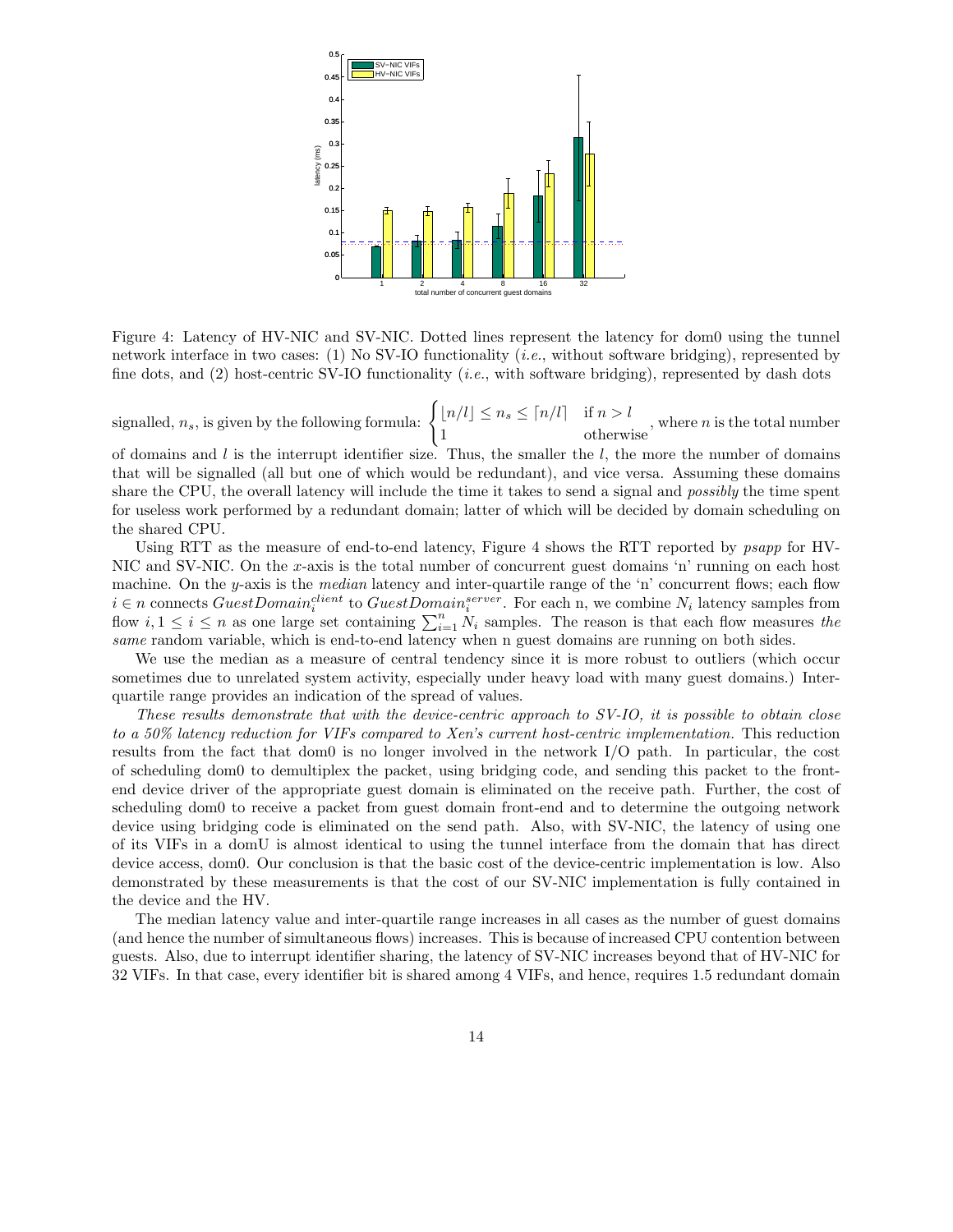

Figure 5: TCP througput of HV-NIC and SV-NIC. Dotted lines represent the throughput for dom0 using tunnel network interface in two cases: (1) No SV-IO functionality (i.e., without software bridging), represented by fine dots, and  $(2)$  host-centric SV-IO functionality (*i.e.*, with software bridging), represented by dash dots

schedules on the average before a signal is received by the correct domain. On our system with only two CPUs available for domUs, these domain schedules also require context switching, which further increases latency.

Since latency degrades due to CPU contention among guests, we expect to see better performance if a large, e.g. a 32-way, SMP were used. In that case, SV-NIC would perform better for 32 guests even though the virtual interrupt identifier is shared. This is because all signalled domains would be running on different CPUs. The performance of the HV-NIC remains similar to the case of the single guest domain for a 2-way SMP (results for which are shown in Figure 4.)

#### 6.2.2 Throughput

The aggregate throughput achieved by  $n$  flows is the sum of their individual thoughputs. Particularly, if we denote the aggregate throughput for *n* flows as a random variable T, it will be equal to  $\sum_{i=1}^{n} T_i$ , where  $T_i$ denotes the random variable corresponding to the throughput for flow i. Since we expect each  $T_i$  to have finite mean  $\mu_i$  and variance  $\sigma_i^2$ , and since they are independent of each other (they may not be normally distributed), we expect T to follow a normal distribution  $N(\sum_{i=1}^n \mu_i, \sum_{i=1}^n \sigma_i^2)$  according to the central limit theorem. We estimate the mean and variance for each flow by the sample mean and variance.

Figure 5 shows the throughput of TCP flow(s) reported by iperf for SV-NIC and HV-NIC. The setup is similar to the latency experiment described above. The mean and standard deviation for the aggregate throughput of the 'n' simultaneous flows as computed above is shown on the  $y$ -axis.

Based on these results, we make following observations:

- The performance of the  $HV-NIC$  is about 50% of that of SV-NIC, even for large numbers of guest domains. Several factors contribute to the performance drop for the HV-NIC, as suggested in [26], including high L2-cache misses, instruction overheads in Xen due to remapping and page transfer between driver domain and guest domains, and instruction overheads in the driver domain due to software ethernet bridging code. The overhead for software bridging is significant, as demonstrated by the difference between the dotted lines in Figure 5. In comparison, the SV-NIC adds overhead in Xen for interrupt routing and for overhead incurred in the micro-engines for layer-2 software switching.
- The performance of using a single VIF in domU using the SV-NIC is similar to using the tunnel interface in dom0 without the SV-IO functionality. This shows that the cost of device-centric SV-IO realization is low and that it purely resides in the ENP2611 and the HV.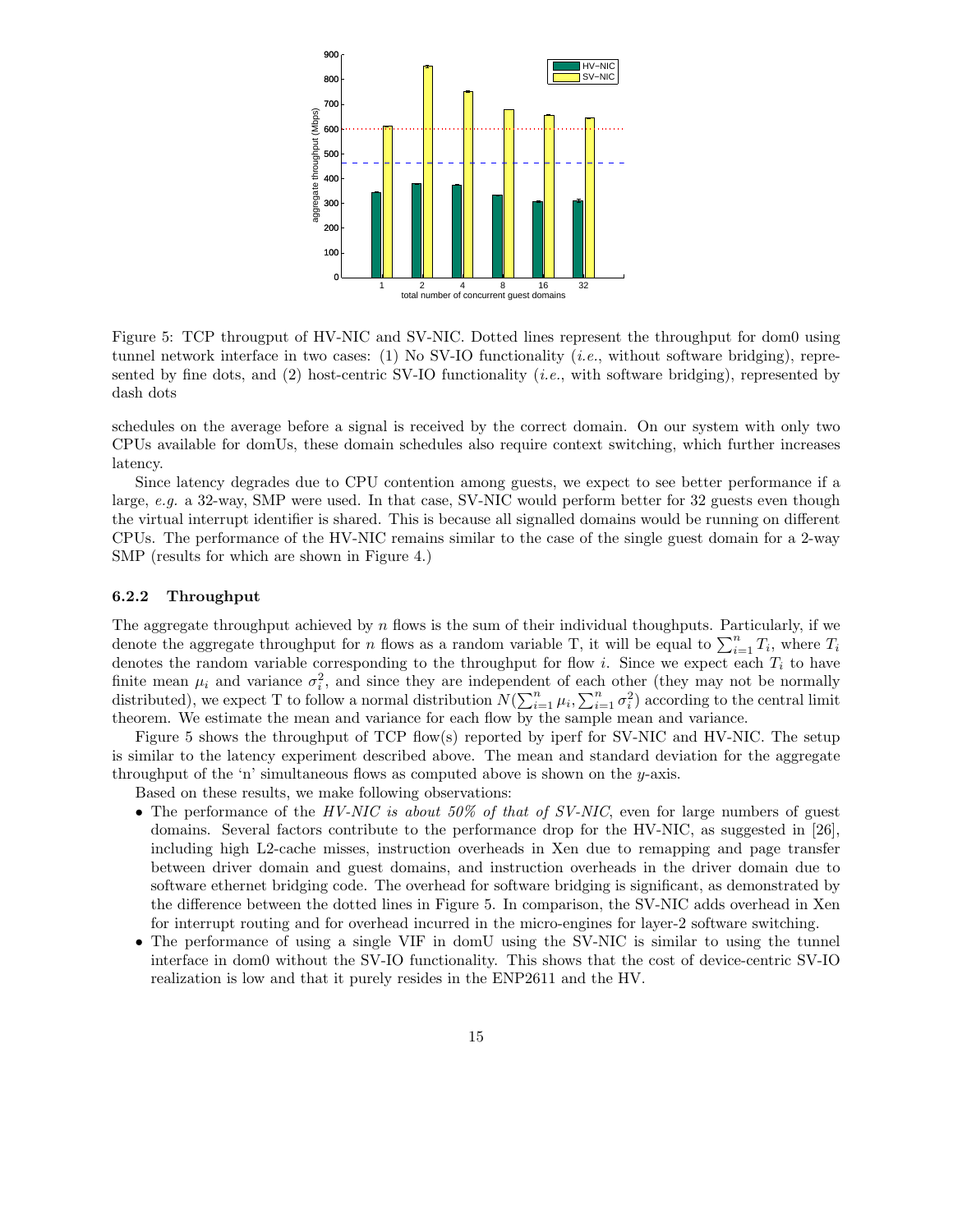

Figure 6: Latency Microbenchmarks for SV-NIC

• The performance of the HV-NIC for any number of guests is always lower than with a single VIF in the SV-NIC. The reason for this is the fact that the tunnel driver must enforce ordering over all packets and hence, it cannot take advantage of hardware parallelism effectively. In contrast, for the SV-NIC implementation, there is less contention for ordering as the number of VIFs increases. For example, on average 2 contexts will contend per VIF for ordering when  $\#\text{VIFs} = 4$ , vs. 8 contexts, when  $\#\text{VIFs} =$ 1 (or for the tunnel device in HV-NIC case). Although a smaller number of contexts per VIF implies less throughput per VIF, the aggregate throughput for all the VIFs will be more when  $\#\text{VIFs} > 1$  vs.  $\text{\#VIFs} = 1$  (or for the tunnel device).

### 6.3 SV-NIC Microbenchmarks

In order to better assess the costs associated with the SV-NIC, we microbenchmark specific parts of the micro-engine and host code to determine underlying latency and throughput limitations. We use cycle counting for performance monitoring on both micro-engines and the host.

#### 6.3.1 Latency

Figures 6(a) and 6(b) show the latency results for the egress and ingress paths respectively on micro-engines. The following sub-sections of the egress path are considered:

- msg recv The time it takes for the context specific to a VIF to acquire information about a new packet queued up by the host side driver for transmission. This involves polling the send queue in SDRAM.
- $pkt_tx$  Enqueueing the packet on the transmit queue of the physical port.
- For the ingress path, we consider the following sub-sections:
- $pkLrx$  Dequeueing the packet from the receive queue of the physical port.
- *channel demux –* Demultiplexing the packet based on its destination MAC address.
- msq.send Copying the packet into host memory and interrupting the host via PCI write transactions.

The time taken by network  $I/O$  micro-engine(s) for transmitting the packet on the physical link and for receiving the packet from the physical link is not shown, as we consider it part of network latency.

When increasing the number of VIFs, the cost of the egress path increases due to increased SDRAM polling contention by micro-engine contexts for message reception from the host. The cost of the ingress path does not show any significant change, since we use hashing to map the incoming packet to correct VIF receive queue. The overall effect of these cost increases on end-to-end latency is small.

For host side performance monitoring, we count the cycles used for message send (PCI write) and receive (local memory copy) by guest domain and for interrupt virtualization (physical interrupt handler, including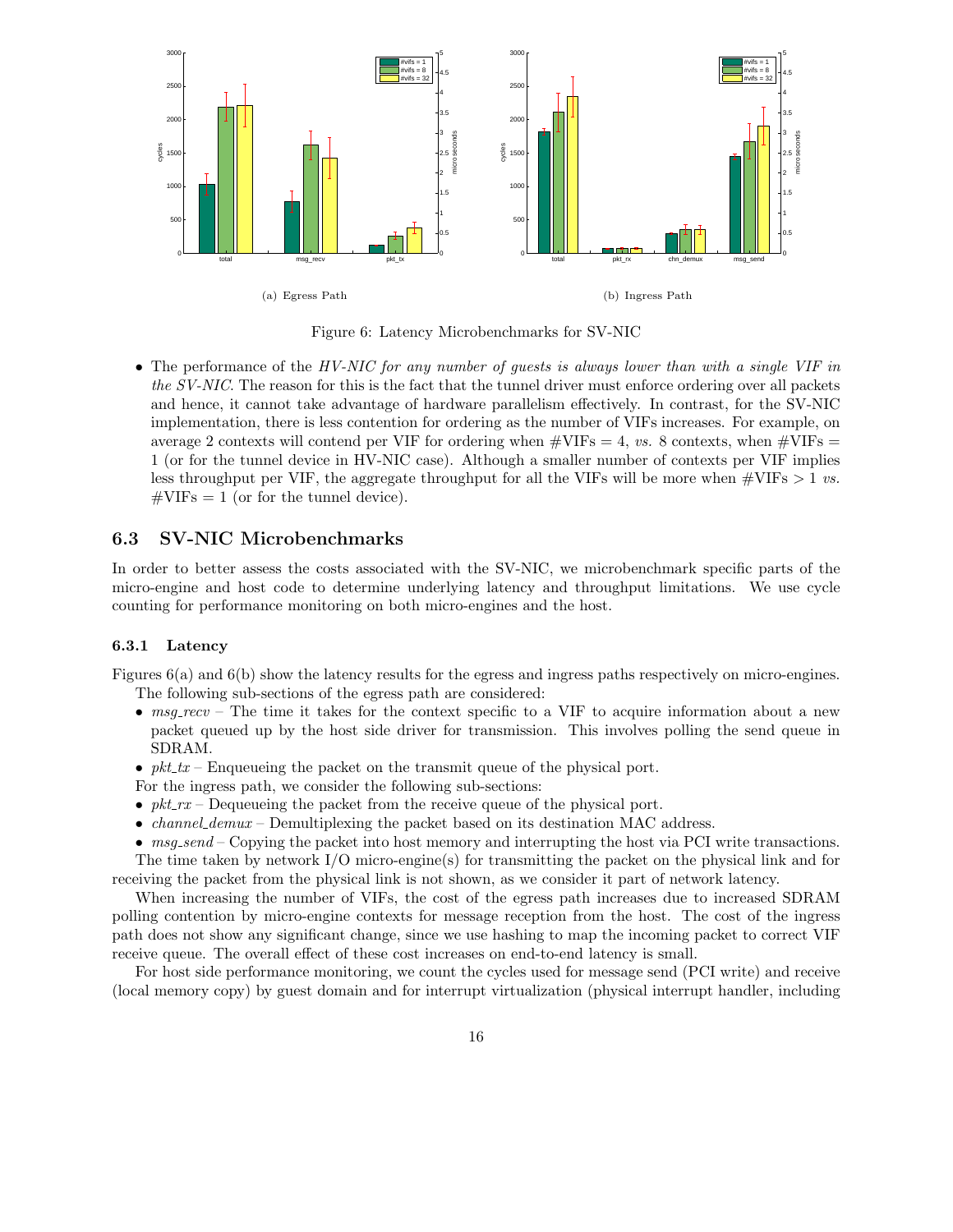

Figure 7: Throughput of the PCI interconnect between the host and the NP

dispatching the signals to appropriate guest domains) by Xen via the RDTSC instruction. For  $\#vifs = 1$ , the host takes ∼ 9.42 $\mu$ s for a message receive, ∼ 14.47 $\mu$ s for a message send, and ∼ 1.99 $\mu$ s for interrupt virtualization. For  $\#vifs = 8$  and 32, the average cost of interrupt virtualization increases to ~ 3.24 $\mu s$ and  $\sim 11.57\mu s$ , respectively, while the costs for message receive and send show little variation. The cost of interrupt virtualization increases since multiple domains might need to be signalled, even redundantly in the case when  $\#vifs > 8$ .

#### 6.3.2 Throughput

We microbenchmark the available throughput of the PCI path between the host and the NP for read (write), by reading (writing) a large buffer across the PCI bus both from the host and from the NP. In order to model the behavior of SV-NIC packet processing, the read (write) was done 1500 bytes at a time. Also, aggregate throughput is computed for 8 contexts, where all of the contexts are copying data without any ordering requirement among them. This depicts the best case performance available for network I/O from NP to host. Results of this benchmark are presented in figure 7.

The results show the *asymmetric nature of the PCI interconnect, favoring writes over reads*. In addition, they demonstrate that the bottleneck currently lies in the ingress path of the SV-NIC. This is further exacerbated by ordering requirements and the need to use bounce buffers due to the limited addressability of host RAM from the NP. Better ingress path performance can be achieved via the use of DMA engines available on the NP board. On the egress path, the host can provide data fast enough to the NP to sustain the link speed.

### 7 Architectural Considerations

### 7.1 Performance Impact of Virtual Interrupt Space

Currently, we only have a small (8 bit) identifier for interrupt source. Therefore, when the total number of VIFs exceeds the size of the identifier, an interrupt cannot be uniquely mapped as a signal to one VIF. This results in redundant signalling of guests domains and redundant checking for new network packets. Depending on the order in which a redundant signal is provided to domains, some domains might suffer cumulative context switching latency (when they cannot be scheduled simultaneously due to CPU contention). In order to demonstrate this effect, we artificially restrict the size of the identifier, ranging from 1 bit to 8 bits. This identifier space is then shared among 8 domains, each ID shared among  $\lceil 8/l \rceil$  domains where l is the number of bits. We then perform a latency experiment (using the psapp application described above) between guests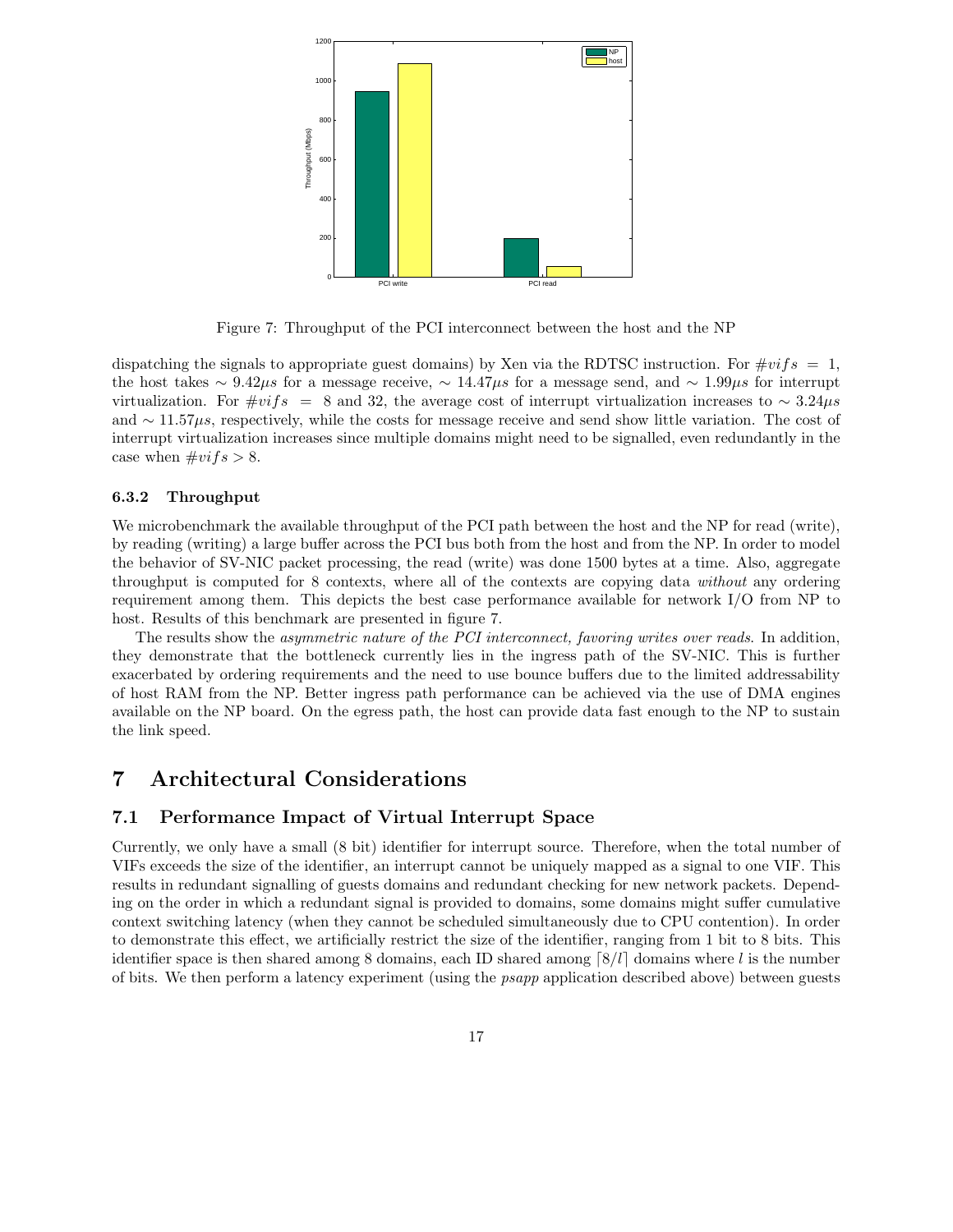

Figure 8: Effect of virtual interrupt sharing

that are assigned the 'last spot' in the sharing list for an ID. This setup explores the maximum latency before a signal will be delivered to the right domain. Figure 8 shows a boxplot of the median and inter-quartile range of the latencies. As expected, latency is reduced when domains do not share interrupt IDs. These results advocate the use of large interrupt identifiers for device-centric SV-IO realizations.

### 7.2 Insights for Future Multi-cores

In modern computer architectures, different interconnects (busses) connect system components like memory and CPU in a particular topology. These busses are themselves connected together via bridges, thereby providing a communication path between different components.

The result of organizations like these is non-uniform communication latency and bandwidth between different components; e.g., the communication path between a CPU core and memory is usually much faster and of higher bandwidth than the path between the CPU core and I/O devices. While interconnect technologies have improved both throughput and latency for I/O devices, they still situate them relatively 'far' from processing units and subject their data streams to bus contention and arbitration through the chipset path. This is particularly problematic for devices with low-latency requirements or short data transfers that cannot take advantage of bursts. In particular, it has a negative impact on device-centric SV-IO, which may potentially need to issue a larger number of interactions in order to signal multiple domains housing their virtual devices.

In upcoming chip multi-processor systems (CMPs), multiple CPU cores are placed closely together on the same chip [6]. Furthermore these cores may be heterogeneous [11], to include specialized cores like graphics or math co-processors and network processing engines (similar to NPs), along with general purpose cores. These cores may also share certain resources, such as L2 cache, which can greatly reduce inter-core communication latency. Our results demonstrate that a specialized multi-core environment will better support efficient realization of device-centric SV-IO.

To quantify and compare the architectural latency effects of the current I/O data path in the multicore paradigm, we run a simple 'ping-pong' benchmark that passes a short 32-bit message back and forth between (1) two distinct physical CPU cores, and (2) a CPU core and an attached NP using shared memory mailboxes. For the CPU-to-NP benchmark, the local mailbox for CPU core (NP) is present in host memory (NP's SDRAM), and the remote mailbox for CPU core (NP) is present in NP's SDRAM (host memory). For the CPU-to-CPU benchmark, all mailboxes are present in host memory.

We experiment with polling in both directions (Poll/Poll) vs. polling in one direction coupled with asynchronous notification (IRQ) in the other direction (Poll/IRQ), for receiving a message in the local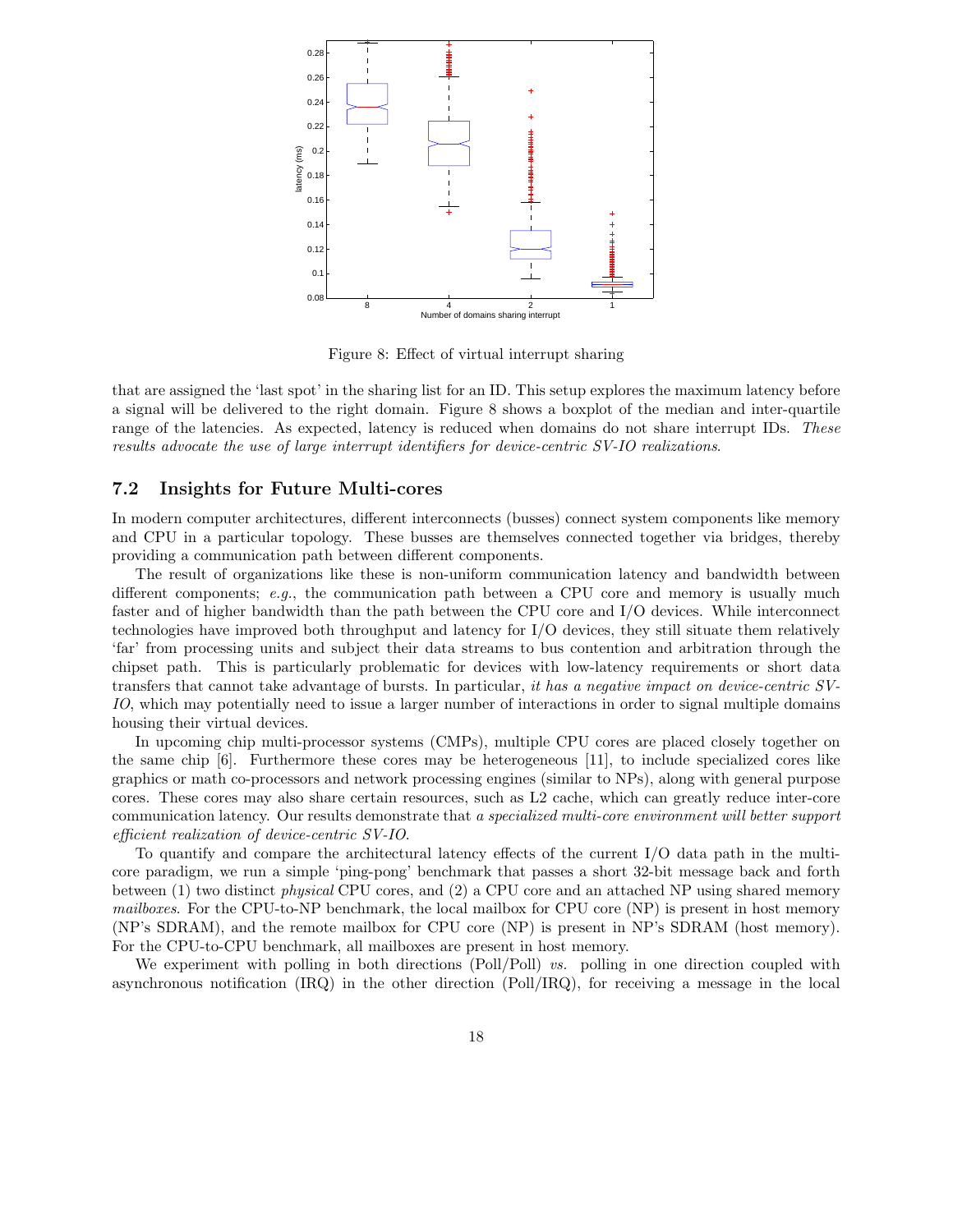

Figure 9: Communication latency for a simple ping-pong benchmark between two CPU cores and a core and an attached NP.

mailbox from the peer. The case of using IRQs in both directions is omitted, since the host CPU cannot send such a notification to the NP's packet processing cores (micro-engines.) Inter-processor interrupts (IPI) are used to send IRQ notifications between CPU cores, while a PCI interrupt is used to send the same from NP to host CPU.

Results are reported in Figure 9. Times are for a complete round-trip measured using the RDTSC instruction on host CPU. The difference between the core-to-core results and core-to-NP results is attributable to the difference in the length and complexity of the data path messages need to traverse. Since the NP is present as a PCI device, the path between the CPU cores, the NP, and their respective remote mailboxes is 'longer' than that between two CPU cores and their memory interconnect. This extra distance adds overhead as well as variance, especially in overload conditions when the various busses' scheduling and arbitration is under stress. The difference between polling and asynchronous IRQ notifications is caused by the costs of saving and restoring the CPU context and other OS-level interrupt processing as well as demultiplexing potentially shared IRQ lines.

From these results, it is clear that in the approaching multi-core world, there will be substantial benefits to be attained by (1) positioning NP-like communication cores 'close' to the host computer cores, and (2) having many rather than few cores so they can be dedicated to particular tasks and thus allow use of lowlatency polling rather than slow and variable asynchronous interrupts. The communication latencies for polling-based solutions will be further reduced when these cores share resources like L2 cache, as that would reduce/eliminate the costs associated with cache invalidations and accessing system memory. The cost of interrupt-based solutions may also be reduced if the system bus connecting the interrupt controllers of all cores (e.g. LAPICs for x86 architecture) is also implemented on chip.

One tradeoff associated with spin-based polling is that it causes wasted CPU cycles, and therefore, additional energy consumption. It is possible to perform power efficient polling in recent processors via two new instructions, termed 'monitor' and 'mwait'. The CPU programs a dedicated memory snooping circuit via the monitor instruction, providing it the target memory location to be polled. It then enters a low power sleep state via the mwait instruction. The CPU is woken up in case of a write to the target memory location, or for other reasons (e.g., external interrupts). A polling loop implemented using monitor/mwait attains latency comparable to spin based polling, albeit consumes less power. Since the older Xeon host cores in our testbed do not support these instructions, we quantify the latency of this approach using a Pentium extreme edition 3.2GHz processor-based machine with attached ENP2611 board. We then scale the cycle count numbers to the original testbed cores, assuming the absolute time for ping-pong benchmark would remain the same on both cores. Results are encouraging, as they show that the benchmark takes  $\sim 6536$ cycles ( $\sim$  2.27 $\mu$ s), which is similar to the case when spin-based polling is employed.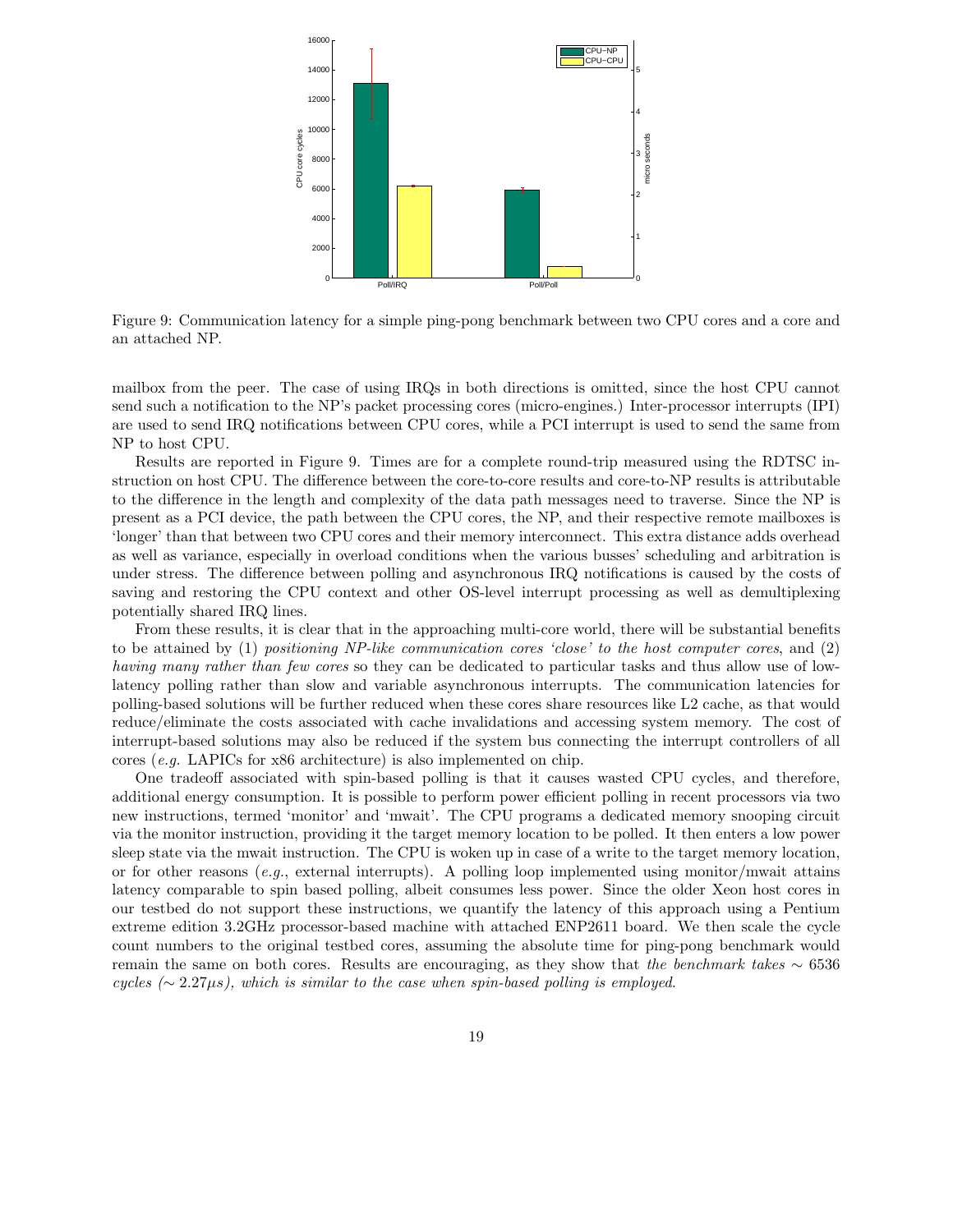#### In-Place Data Manipulation

Specialized cores typically provide functionality that is costlier to implement on general purpose processors. For example, network processors perform network-specific processing on data, which can also include application-specific data processing, such as filtering information from message streams based on certain business rules [19]. In a multi-core system, the resultant data/information must also be made available to other cores in case they are executing other parts of application logic. Although there is resource sharing in modern systems to enable this (e.g., the host CPU can access NP's SDRAM and vice-versa), often the cost of accessing shared resources makes in-place data manipulation by different cores prohibitively costly (as shown by our microbenchmarks, both NP and host PCI read bandwidth are very limited). As a result, multiple data copies must be made by different cores to their *local* memory before they can efficiently operate on it. This, coupled with the fact that application logic running at one core may not have complete knowledge of the information requirements of other cores, may result in large amounts of wasted memory bandwidth and increased latency due to redundant data copying.

Future multi-core systems will alleviate this problem, since all cores will be equidistant from main memory and hence will be able to access shared information at similar cost. However, the cost of accessing memory may still become a bottleneck in the case of collaborative in-place data manipulation by multiple cores. Early trends demonstrate that future multi-core systems will share caches at some level  $(e.g., L2 \text{ cache})$  [6]. but the increasing number of cores will raise multiple issues with cache sharing. First, in a multiple-CMP configuration where each chip has only a small number of cores, coherency will be an issue among caches on different chips, and will require more complex cache coherence protocols, such as Token coherence [24]. Second, for large-scale CMPs, with many cores on the same chip, large shared caches will no longer have a uniform access time, rather, that time will depend on the wire distance between the core and the specific part of the cache being accessed [21]. This might require restructuring applications' access behavior in order to extract good overall performance.

### 8 Related Work

Modern computer systems perform a variety of tasks, not all of which are suitable for execution on general purpose processors. A platform consisting of both general purpose and specialized processing capability can provide the high performance as required by specific applications. A prototype of such a platform is envisioned in [20] where a CPU and a NP are utilized in unison. Due to the limitations of the PCI interconnect, a special interconnect is designed that provides better bandwidth and latency for CPU-NP communication. More recently, multiple heterogeneous cores have been placed on the same chip [11]. These cores can share resources at a much lower level than shared memory (such as L2 cache), thus greatly improving both bandwidth and latency of inter-core communication. Our work uses a similar heterogeneous platform, consisting of Xeon CPUs and an IXP2400 NP communicating via a PCI interconnect. For this platform, performance advantages are demonstrated for a device-centric realization of SV-IO. This is in comparison to other solutions that use general purpose cores for network packet processing and other devicenear tasks [30, 16].

The SV-IO abstraction bears resemblance to the virtual channel processor abstraction proposed in [25], although the intended use for virtual channel processors is to provide virtual devices for some systemlevel functionality, such as iSCSI, rather than guests having to run their own iSCSI module which in turn communicates to the virtual network interface. VIFs provided by SV-IO can be similarly enhanced by added functionality. As a concrete example, we are currently working to build privacy enhanced virtual camera devices. These *logical* VIFs provide a extension mechanism similar to *soft-devices* [36], major difference being that we can flexibly choose where to extend the VIF, whether at the device level directly or at the host level. This flexibility is provided by utilizing both host- and device-resident processing components.

In order to improve network performance for end user applications, multiple configurable and programmable network interfaces have been designed [39, 29]. These interfaces could also be used to implement a device-centric SV-NIC. Another network device that implements this functionality for the zSeries virtual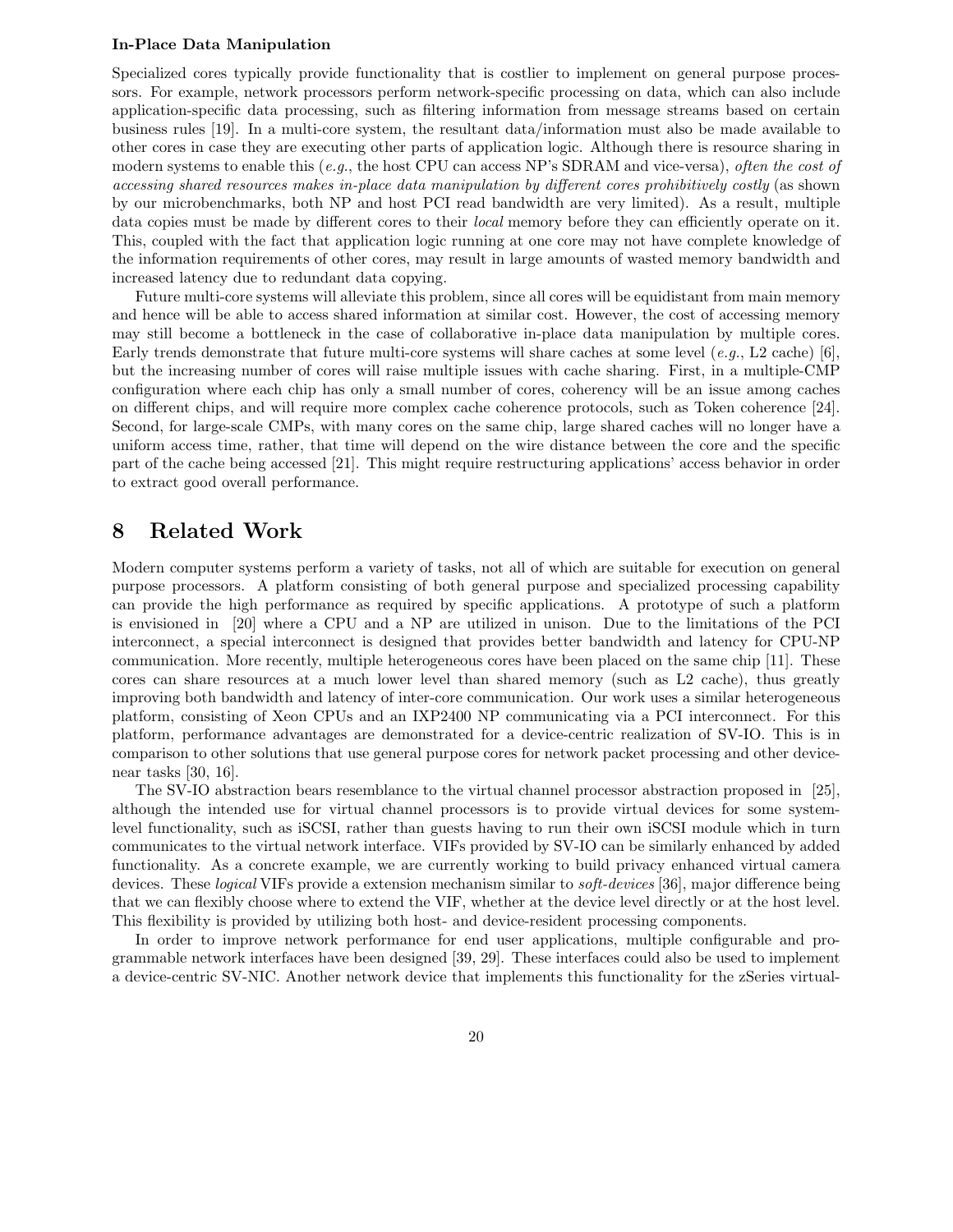ized environment is the OSA network interface [9]. This interface uses general purpose PowerPC cores for the purpose, in contrast to the NP used by our SV-NIC. We believe that using specialized network processing cores provides performance benefits for domain specific processing, thereby allowing more efficient and scalable SV-IO implementation. Furthermore, these virtual interfaces can be efficiently enhanced to provide additional functionality, such as packet filtering and protocol offloading.

Our SV-NIC uses VMM-bypass in order to provide direct, multiplexed, yet isolated, network access to guest domains via VIFs. The philosophy is similar to U-Net [35] and VMMC [18], where network interfaces are provided to user space with OS-bypass. A guest domain can easily provide the VIF to user space applications, hence SV-NIC trivially incorporates these solutions. Similarly, new generation InfiniBand devices [23] offer functionality that is akin to this paper's ethernet-based SV-NIC, by providing virtual channels that can be directly used by guest domains. However, these virtual channels are less flexible than our SV-NIC in that no further processing can be performed on data at the device level.

Although NPs have generally been used standalone for carrying out network packet processing in the fast path with minimal host involvement, previous work has also used them in a collaborative manner with hosts, to extend host capabilities, such as for fast packet filtering [15]. We use the NP in a similar fashion to implement the self-virtualized network interface. Application-specific code deployment on NPs and other specialized cores has been the subject of substantial prior work [32, 19, 40].

### 9 Conclusions and Future Work

In this paper, we advocate the SV-IO abstraction for I/O virtualization. We also enumerate various design choices that can be considered for the realization of this abstraction on modern computer systems. Specifically, we present the design and an initial implementation of a device-centric SV-IO realization as a self-virtualized network interface device (SV-NIC) using an IXP2400 network processor-based board. Performance of the virtual interfaces provided by this realization is analyzed and compared to a host-centric SV-IO realization on platforms using the Xen hypervisor. The performance of device-centric SV-IO is better than that of the host-centric SV-IO. It also scales better with an increasing number of virtual interfaces used by an increasing number of guest domains.

Our SV-NIC enables high performance in part because of its ability to reduce HV involvement in device I/O. In our solution, the HV on the host is responsible for managing the virtual interfaces presented by the SV-IO, but once a virtual interface has been configured, most actions necessary for network I/O are carried out without HV involvement. Here, a limiting factor of our current hardware is that the HV remains responsible for routing the interrupt(s) generated by the SV-IO to appropriate guest domains. Future hardware enhancements, such as larger interrupt ID spaces and support for message signaled interrupts may alleviate this problem.

To improve upon the current performance of VIFs, we plan to make the following changes to our current implementation:

- Improve upstream throughput by replacing micro-engine programmed I/O with DMA.
- Improve TCP performance via TCP segment offload.
- Add support for large MTU sizes (jumbo frames).

These changes will improve the performance for both device- and host-centric realizations of SV-IO.

As part of future work, we are investigating logical virtual devices built using SV-NICs. A simple example is a VIF that provides additional services/programmability such as packet filtering based on header information and application level filtering from message streams. These devices can also be used for remote virtualization of devices present on different hosts and thereby provide a virtual device level abstraction to guest domains. Finally, logical virtual devices could be enhanced with certain QoS attributes.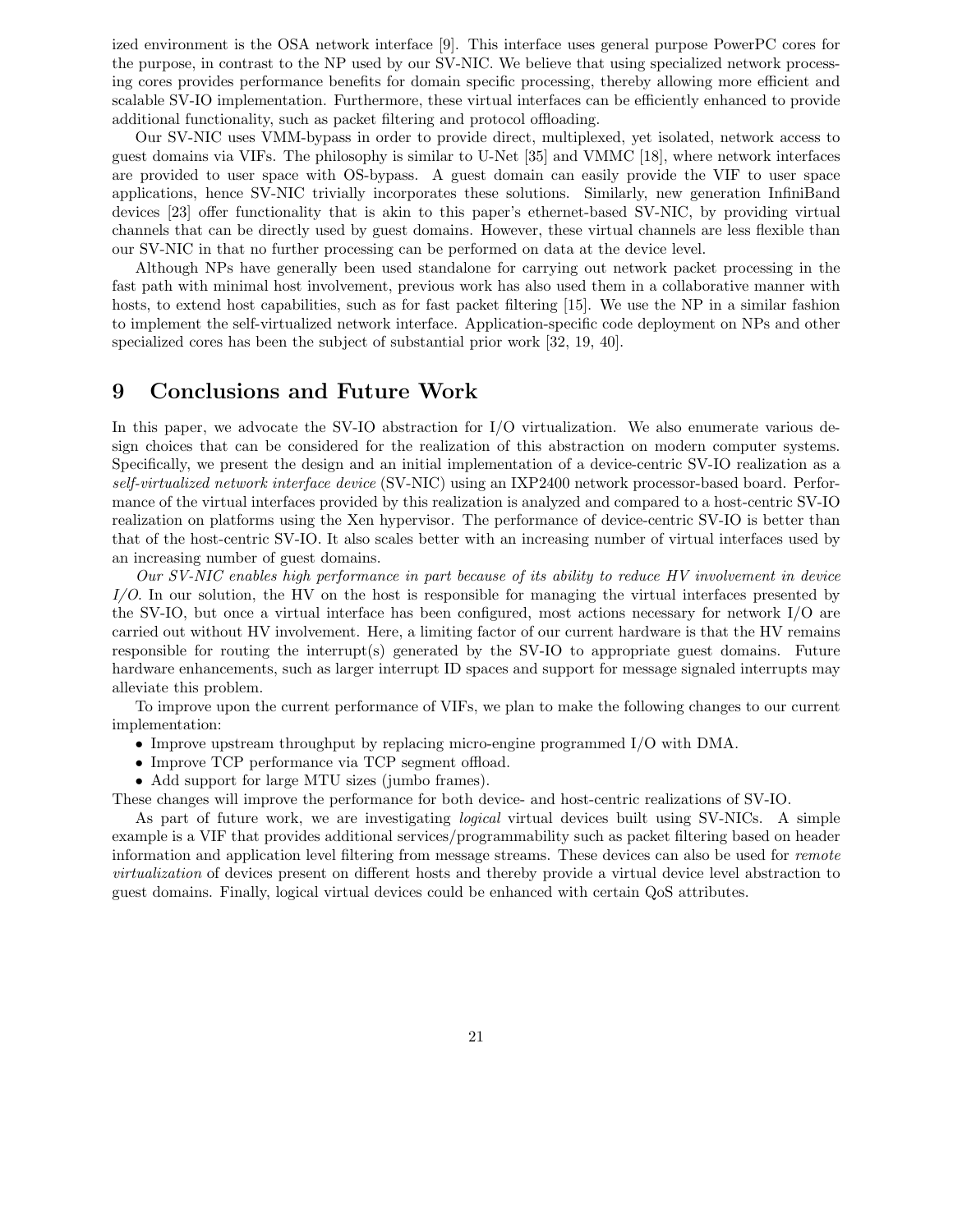## ACKNOWLEDGEMENTS

We are thankful to Jeffrey Daly at Intel and Kenneth McKenzie at Reservoir Labs for their persistent help with implementation issues regarding the 21555 bridge and the NP platform. The design of SV-IO abstraction was motivated by research interactions with Jun Nakajima at Intel. Finally, we acknowledge help and input from other students in our group, most notably, Sanjay Kumar and Sandip Agarwala.

## References

- [1] AMD I/O Virtualization Technology Specification. http://www.amd.com/us-en/assets/content type/white papers and tech docs/34434.pdf.
- [2] ENP-2611 Data Sheet. http://www.radisys.com/files/ENP-2611 07-1236-05 0504 datasheet. pdf.
- [3] Global environment for network innovations. http://www.geni.net.
- [4] IBM eserver xSeries ServeRAID Technology. ftp://ftp.software.ibm.com/pc/pccbbs/pc\_servers\_ pdf/raidwppr.pdf.
- [5] Intel 21555 Non-transparent PCI-to-PCI Bridge. http://www.intel.com/design/bridge/21555.htm.
- [6] Intel Pentium D Processor Specification. http://www.intel.com/products/processor/pentium D/ index.htm.
- [7] Intel Virtualization Technology Specification for the IA-32 Intel Architecture. ftp://download.intel. com/technology/computing/vptech/C97063-002.pdf.
- [8] Iperf. http://dast.nlanr.net/projects/Iperf.
- [9] OSA-Express for IBM eserver zSeries and S/390. www.ibm.com/servers/eserver/zseries/library/ specsheets/pdf/g2219110.pdf.
- [10] Tcpdump/libpcap. http://www.tcpdump.org/.
- [11] The Cell Architecture. http://www.research.ibm.com/cell/.
- [12] The VMWare ESX Server. http://www.vmware.com/products/esx/.
- [13] Intel IXP2400 Network Processor: Hardware Reference Manual, October 2003.
- [14] D. Abramson et al. Intel Virtualization Technology for Directed I/O. Intel Technology Journal, 10(3), 2006.
- [15] H. Bos, W. de Bruijn, M. Cristea, T. Nguyen, and G. Portokalidis. Ffpf: Fairly fast packet filters. In Proc. of OSDI, 2004.
- [16] T. Brecht et al. Evaluating Network Processing Efficiency with Processor Partitioning and Asynchronous I/O. In Proc. of EuroSys, 2006.
- [17] B. Dragovic et al. Xen and the Art of Virtualization. In Proc. of SOSP, 2003.
- [18] C. Dubnicki, A. Bilas, K. Li, and J. Philbin. Design and implementation of virtual memory-mapped communication on myrinet. In Proc. of the International Parallel Processing Symposium, 1997.
- [19] A. Gavrilovska et al. Stream Handlers: Application-specific Message Services on Attached Network Processors. In Proc. of HOT-I, 2002.
- [20] F. T. Hady et al. Platform Level Support for High Throughput Edge Applications: The Twin Cities Prototype. IEEE Network, July/August 2003.
- [21] C. Kim, D. Burger, and S. W. Keckler. An adaptive, non-uniform cache structure for wire-delay dominated on-chip caches. In Proc. of ASPLOS, 2002.
- [22] R. Kumar. Holistic Design for Multi-core Architectures. PhD thesis, Department of Computer Science and Engineering, 2006.
- [23] J. Liu, W. Huang, B. Abali, and D. K. Panda. High Performance VMM-Bypass I/O in Virtual Machines. In Proc. of USENIX ATC, 2006.
- [24] M. R. Marty, J. D. Bingham, M. D. Hill, A. J. Hu, M. M. K. Martin, and D. A. Wood. Improving multiple-cmp systems using token coherence. In Proc. of HPCA, 2005.
- [25] D. McAuley and R. Neugebauer. A case for Virtual Channel Processors. In Proc. of the ACM SIGCOMM 2003 Workshops, 2003.